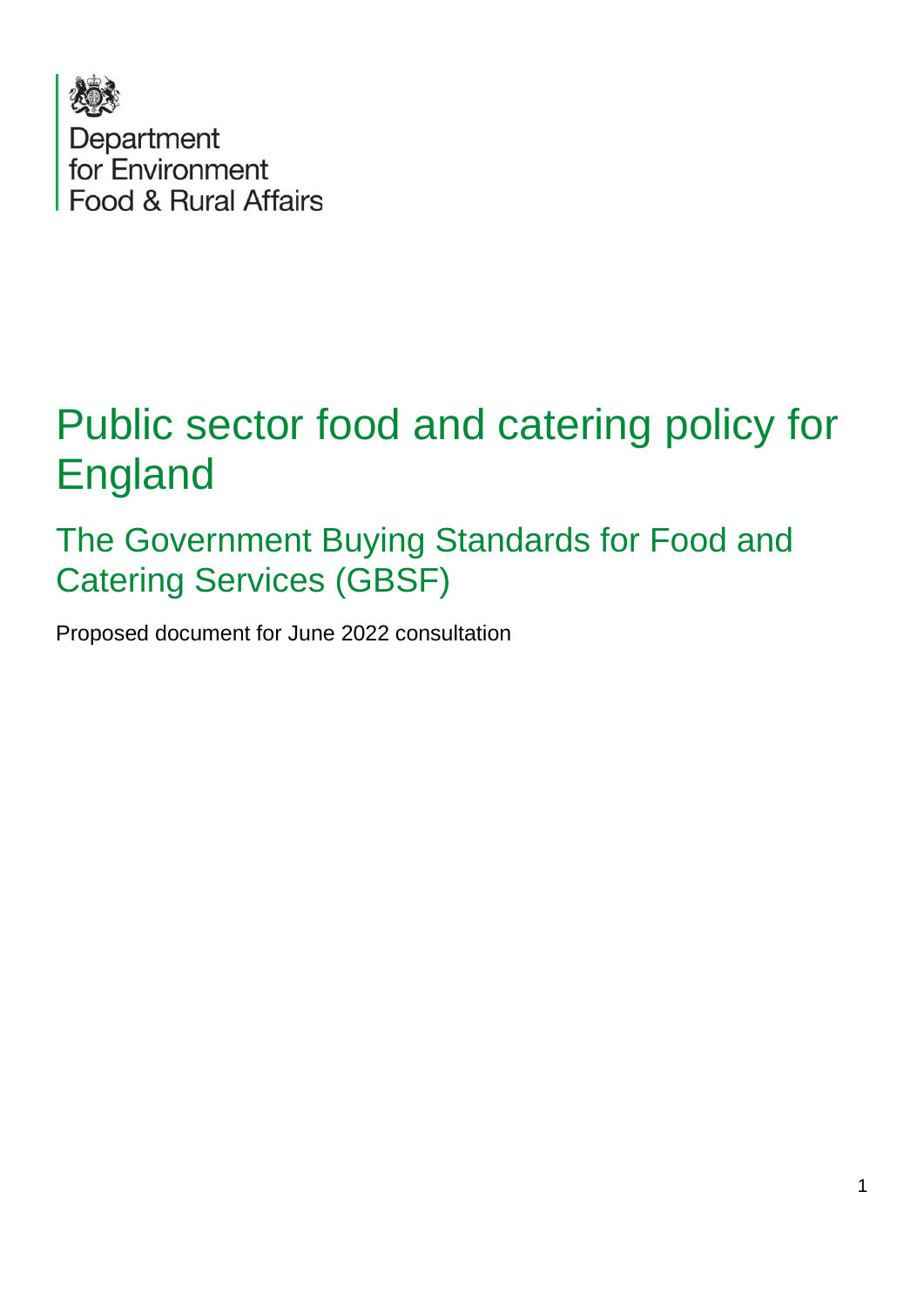We are the Department for Environment, Food and Rural Affairs. We're responsible for improving and protecting the environment, growing the green economy, sustaining thriving rural communities and supporting our world-class food, farming and fishing industries.

We work closely with our 33 agencies and arm's length bodies on our ambition to make our air purer, our water cleaner, our land greener and our food more sustainable. Our mission is to restore and enhance the environment for the next generation, and to leave the environment in a better state than we found it.



© Crown copyright 2022

This information is licensed under the Open Government Licence v3.0. To view this licence, visit [www.nationalarchives.gov.uk/doc/open-government-licence/](http://www.nationalarchives.gov.uk/doc/open-government-licence/)

This publication is available at [www.gov.uk/government/publications](http://www.gov.uk/government/publications) 

Any enquiries regarding this publication should be sent to us at:

Consultation Coordinator Defra 2nd Floor Foss House Kings Pool 1-2 Peasholme Green York YO1 7PX

[www.gov.uk/defra](http://www.gov.uk/defra)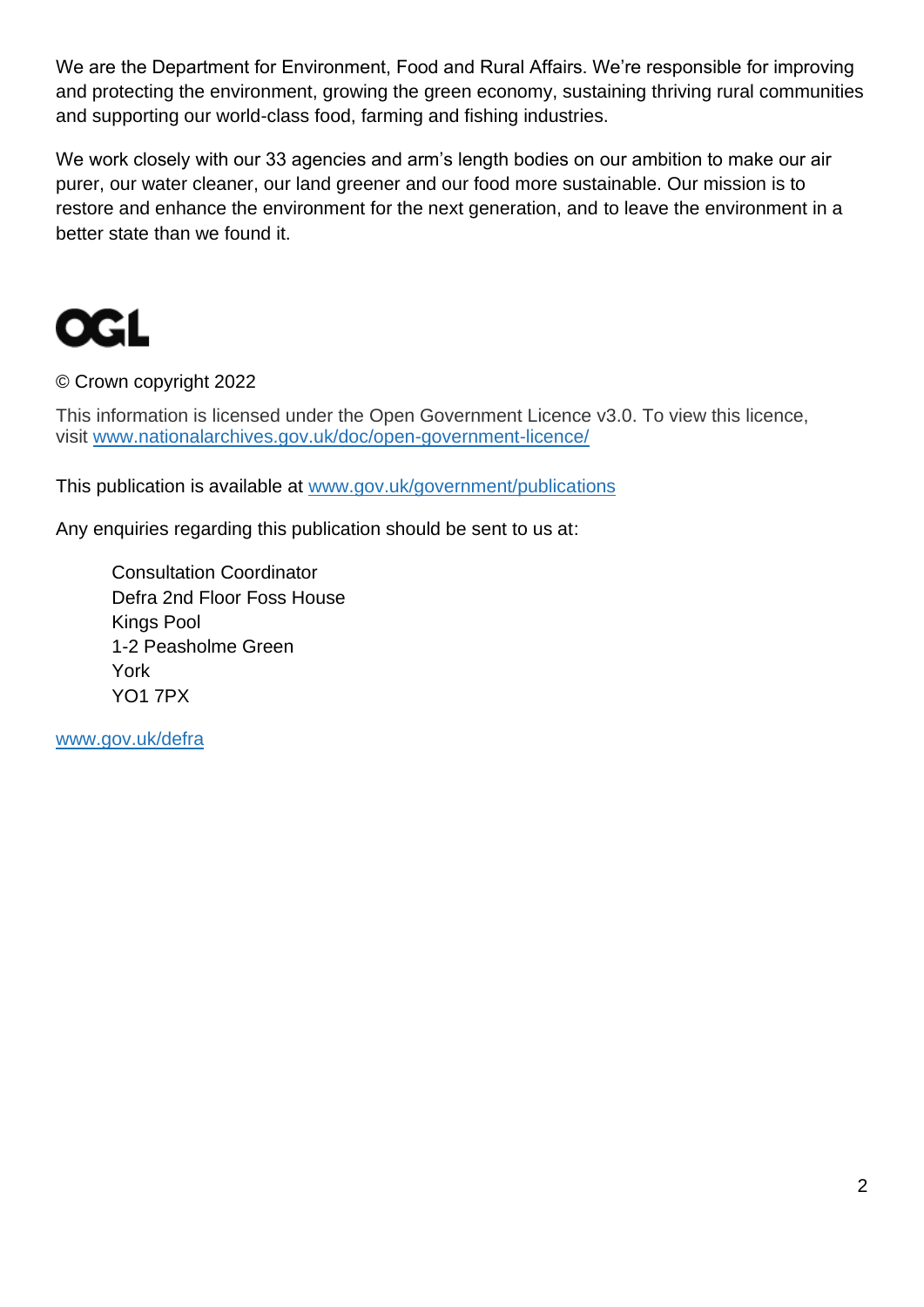### **Table of Contents**

|  | Part 2: Government Buying Standards for Food and Catering Services  12 |  |  |
|--|------------------------------------------------------------------------|--|--|
|  |                                                                        |  |  |
|  |                                                                        |  |  |
|  |                                                                        |  |  |
|  |                                                                        |  |  |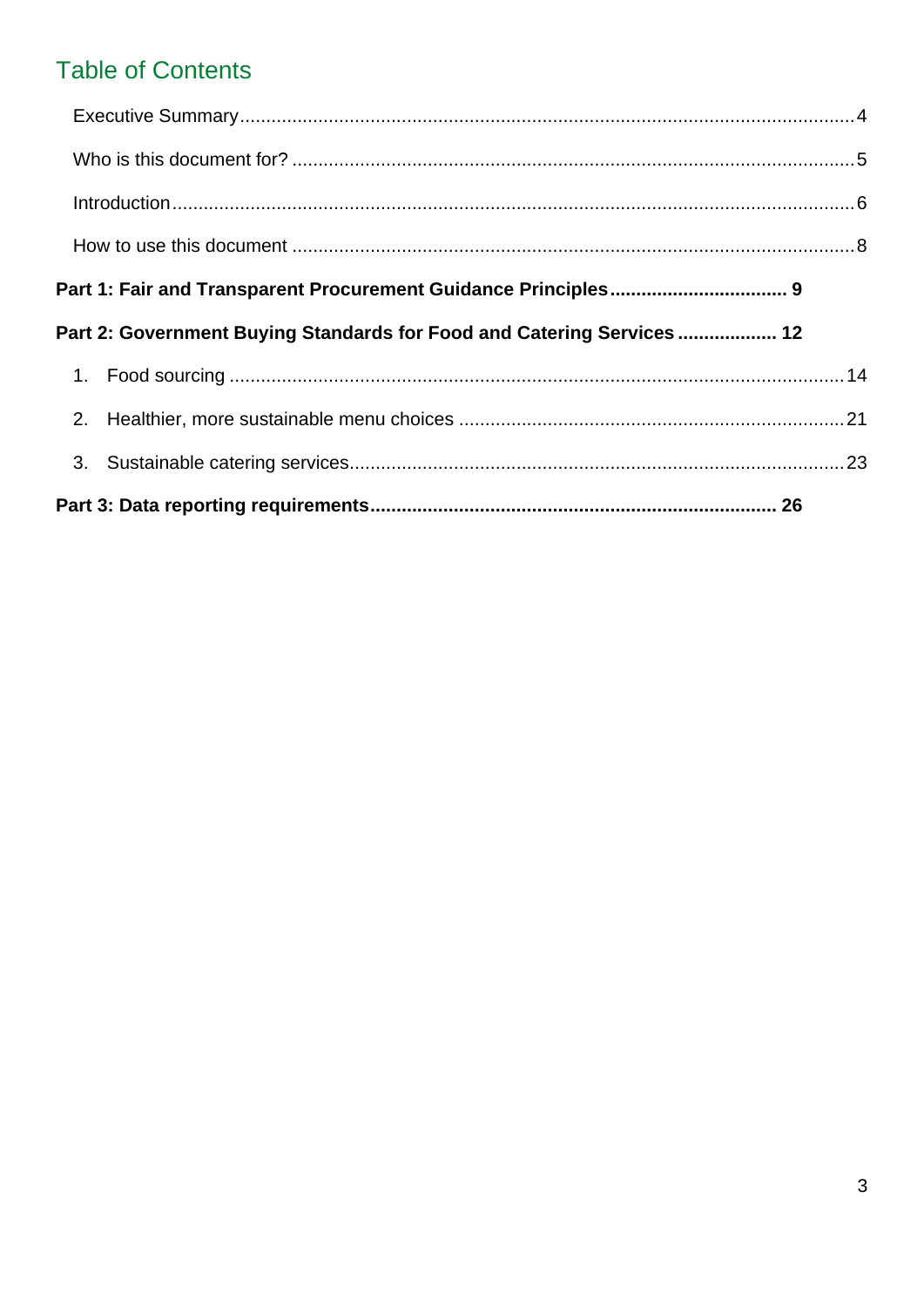## <span id="page-3-0"></span>**1. Executive Summary**

Government is adopting an ambitious and transformational approach to public sector food and catering, as set out in the Government Food Strategy (2022). Public sector food and catering is a powerful lever to stimulate demand of local, sustainable food and support the Government's efforts to promote a healthier and more sustainable food system. 1.9 billion meals are served in the public sector each year. Catering contracts cover a range of organisations and people, from schools and hospitals to prisons and armed forces personnel and include provision for many vulnerable individuals and groups.

The objective of this policy document is to lay out the proposed changes and additions to the existing 'Government Buying Standards for Food and Catering Services' (GBSF). These include:

- 1. New fair and transparent procurement guidance principles.
- 2. A new ambitious target that 50% food spend is on food produced locally or certified to higher environmental production standards.
- 3. Updates to existing standards so they reflect latest scientific evidence and national sustainability priorities, and clearly align with broader Government policies, such as the Defra waste hierarchy guidance and Government dietary recommendations.
- 4. Additional new standards. These include standards on sustainable soy, local and cultural engagement and customer satisfaction.
- 5. New data reporting requirements.

Once agreed and finalised, this policy document, including a revised version of the GBSF, will be published alongside further guidance and resources, tailored for different sectors. This will ensure public sector contracting authorities, and those businesses that supply into the public sector, have clarity on the steps they need to take to guarantee their food and catering services meet the standards, and deliver positive health, animal welfare, environmental and socio-economic impacts.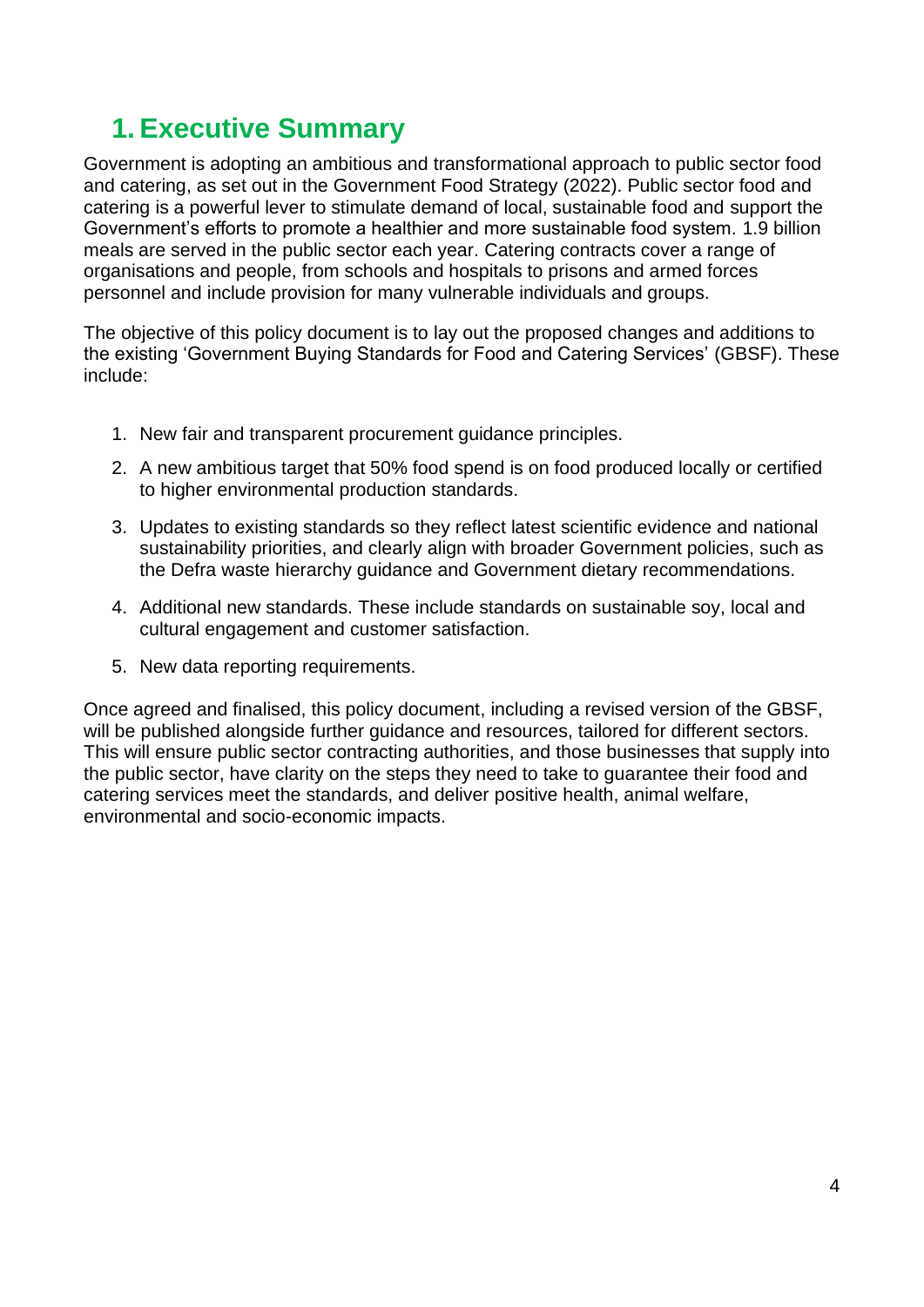## <span id="page-4-0"></span>**2. Who is this document for?**

- This document is for everyone involved with public sector food and catering.
- Public sector food and catering policy, including the Government Buying Standards for Food and Catering (GBSF) and reporting requirements, is mandatory across all Central Government Departments, their Executive Agencies and Non-Departmental Public Bodies in England ("in-scope organisations").
- Public sector food and catering policy applies to food service environments (e.g. cafes, restaurants or vending) on public sector premises. This policy does not apply to food retail (e.g. convenience shops), although we strongly recommend such outlets comply with the relevant food sourcing standards.
- Other contracting authorities (e.g. schools, universities, local authorities) are strongly recommended to apply these standards.
- Please note, for the purpose of this document, unless context suggests otherwise, 'food' should be read as meaning any drink, substance, or product, whether processed, partially processed, or unprocessed intended for human consumption.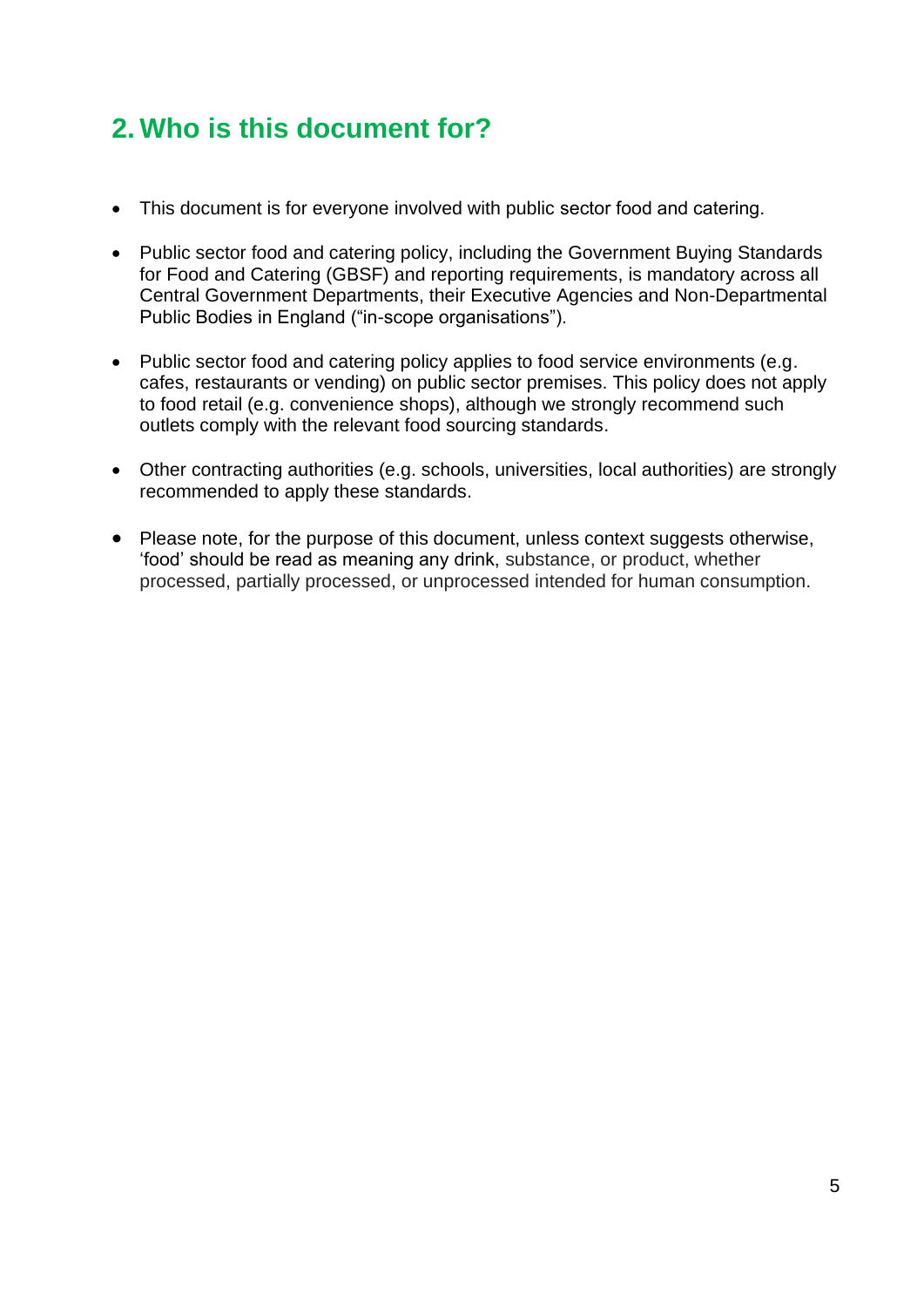# <span id="page-5-0"></span>**3. Introduction**

Public sector food and catering is a powerful lever to stimulate demand of local, sustainable food and support the Government's efforts to promote a healthier and more sustainable food system.

**Our vision is that public sector food and catering is an exemplar to wider society in delivering positive health, animal welfare, environmental and socio-economic impacts** (Figure 1). 

We want to see transformational change in the way that public sector organisations buy and serve food – ensuring a fair and transparent buying approach which supports small and local suppliers. The combined purchasing power of public sector organisations can shift supply and demand for local, sustainable, healthier food. This has the potential to boost local economies and promote local food culture and identity, deliver on net zero, promote biodiversity, and tackle obesity and diet-related ill-health.

We understand the scale of the journey ahead, but we are confident that through setting higher standards, engaging with the sector, and driving transparency through data we can achieve our vision of buying and serving better food for people and the planet.

Objectives of the policy proposals set out in this document are to:

- 1. Promote procurement of local, sustainable, healthier food and catering.
- 2. Open up public sector supply chains to a wider range of companies, particularly small and medium-sized enterprises (SME), to better support local economies, increase resilience, and encourage food producers to innovate.
- 3. Increase transparency of food supply chains to drive continuous improvement and build our understanding of what is bought, served, sold and wasted in the public sector.
- 4. Provide guidance and standards that:
	- are simple and engaging
	- reflect latest scientific evidence and national sustainability priorities
	- clearly align with broader Government policies, such as the Defra waste hierarchy guidance and Government dietary recommendations

One of the key changes being proposed (set out in part 3) is the data reporting requirements. This data will mean that, for the first time, Defra will be able to report the impact of public sector spending on food and catering services and the public sector will be held accountable. Further to this, we believe that increased transparency in the supply chain will drive continuous improvement, and consumer trust and appreciation of food provenance.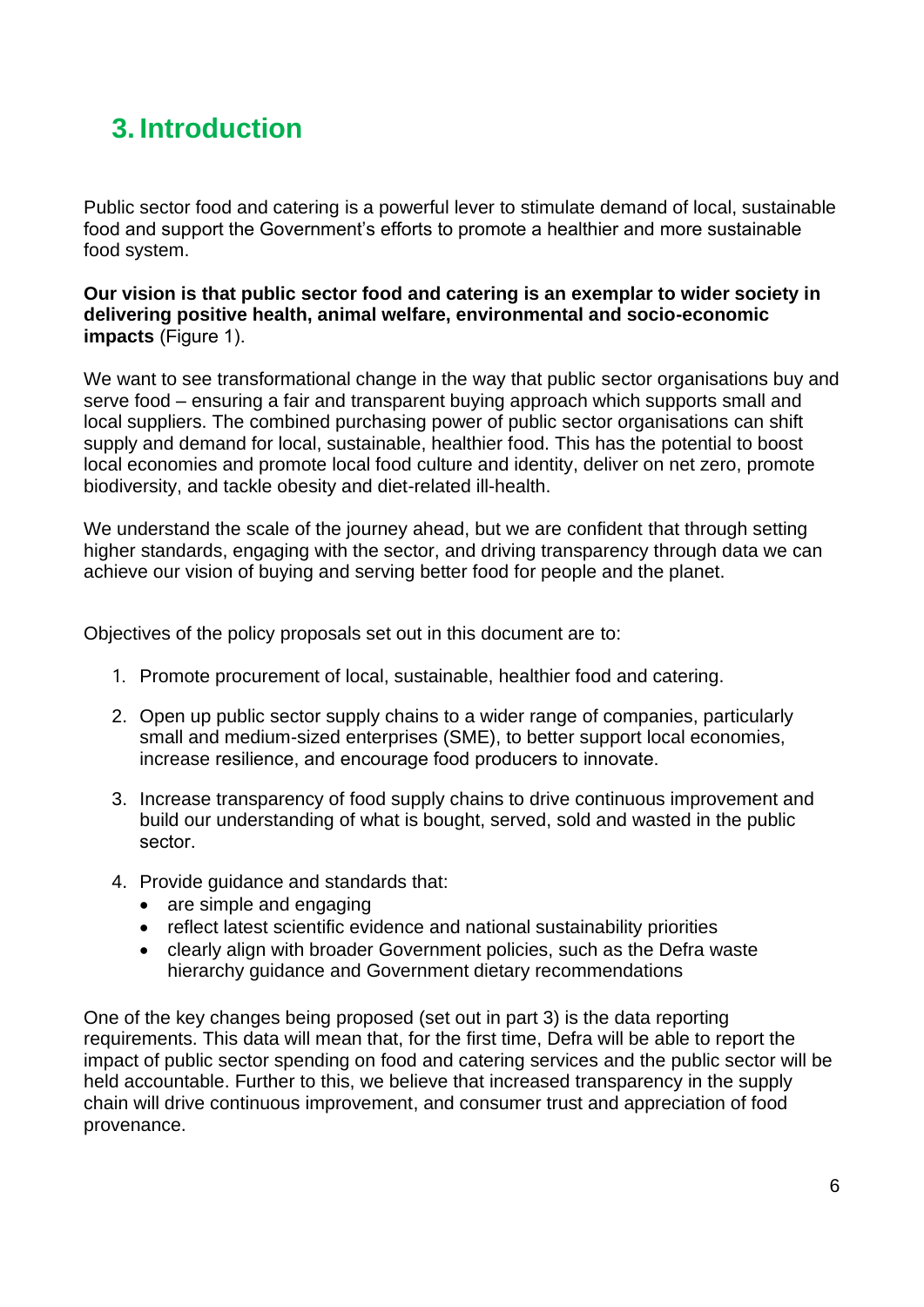### **Figure 1: Our vision for public sector food: how intended policy outcomes create positive impact.**

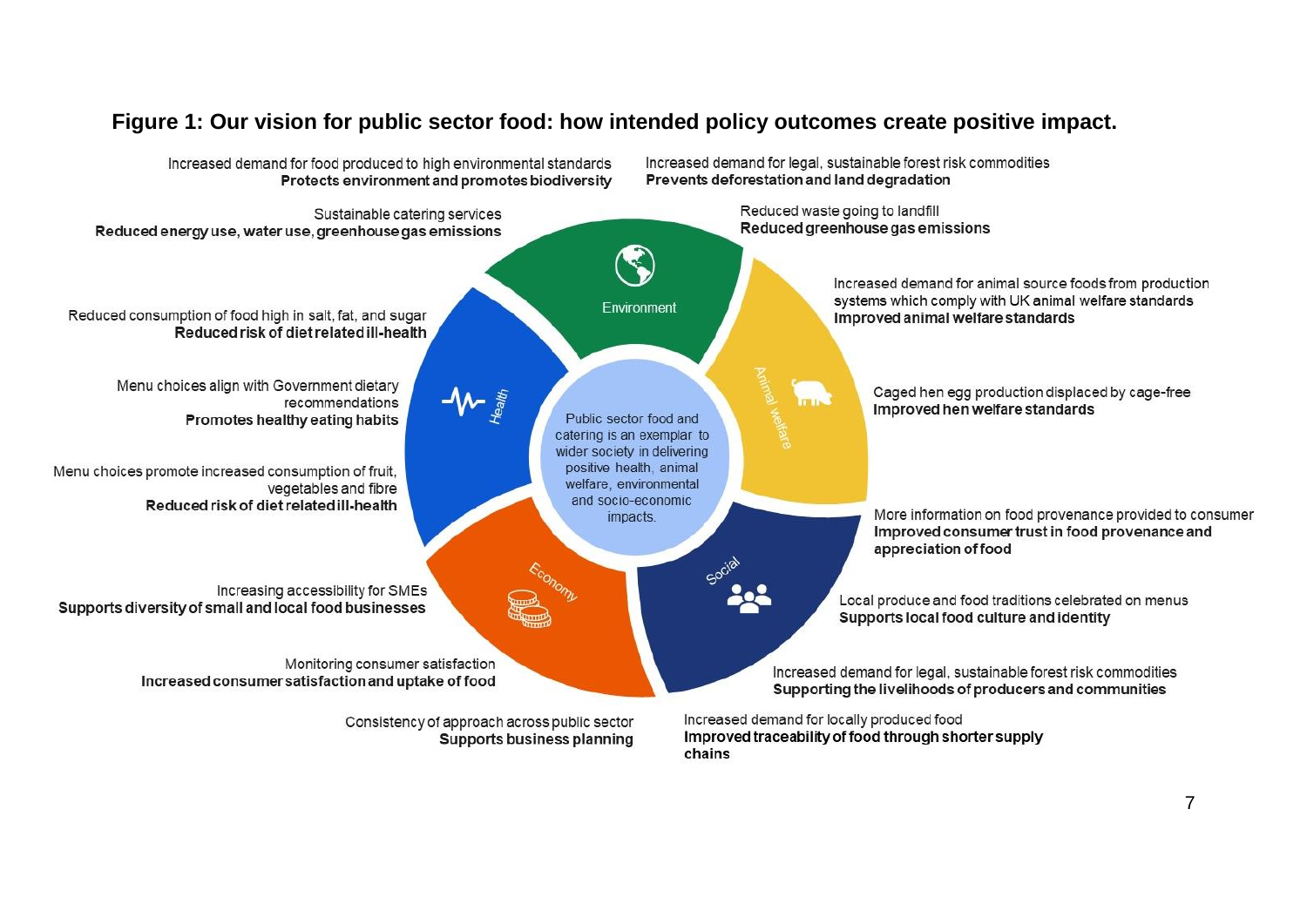## <span id="page-7-0"></span>**4. How to use this document**

This document is split into 3 main sections:

### **Part 1: Fair and transparent procurement guidance principles**

- A summary of principles for fair and transparent food procurement guidance.
- Defra intends to publish comprehensive guidance and resources to support and inspire change based upon these principles, within the existing framework of procurement policies, guidance and regulations. This guidance will be tailored to different audiences, so the principles can be embedded across the supply chain.

#### **Part 2: The government buying standards for food and catering (GBSF)**

- Mandatory and best practice standards clearly indicate Government expectations for healthier, more sustainable food and catering services.
- Mandatory standards must be met by in-scope organisations
- There is an expectation that, through regular engagement with suppliers, best practice standards will be incorporated into contracts over time to ensure public sector food and catering procurement remains an exemplar.
- The 'verification of compliance' column contains questions or measurable indicators which correspond with each mandatory standard. These should be used during tender process to verify suppliers' compliance with GBSF standards. They can also be used as contract management Key Performance Indicators (KPIs), as required.

#### **Part 3: Data reporting requirements**

- Data on the metrics within part 3 must be reported to Government by in-scope organisations.
- We strongly recommend that, wherever possible, the relevant standards and data requirements are included in contract specifications. This is to ensure suppliers are contractually obliged to comply with the mandatory standards and provide the relevant data. There should be sufficient flexibility built into contracts to allow for updates to the data requirements and standards, as these evolve.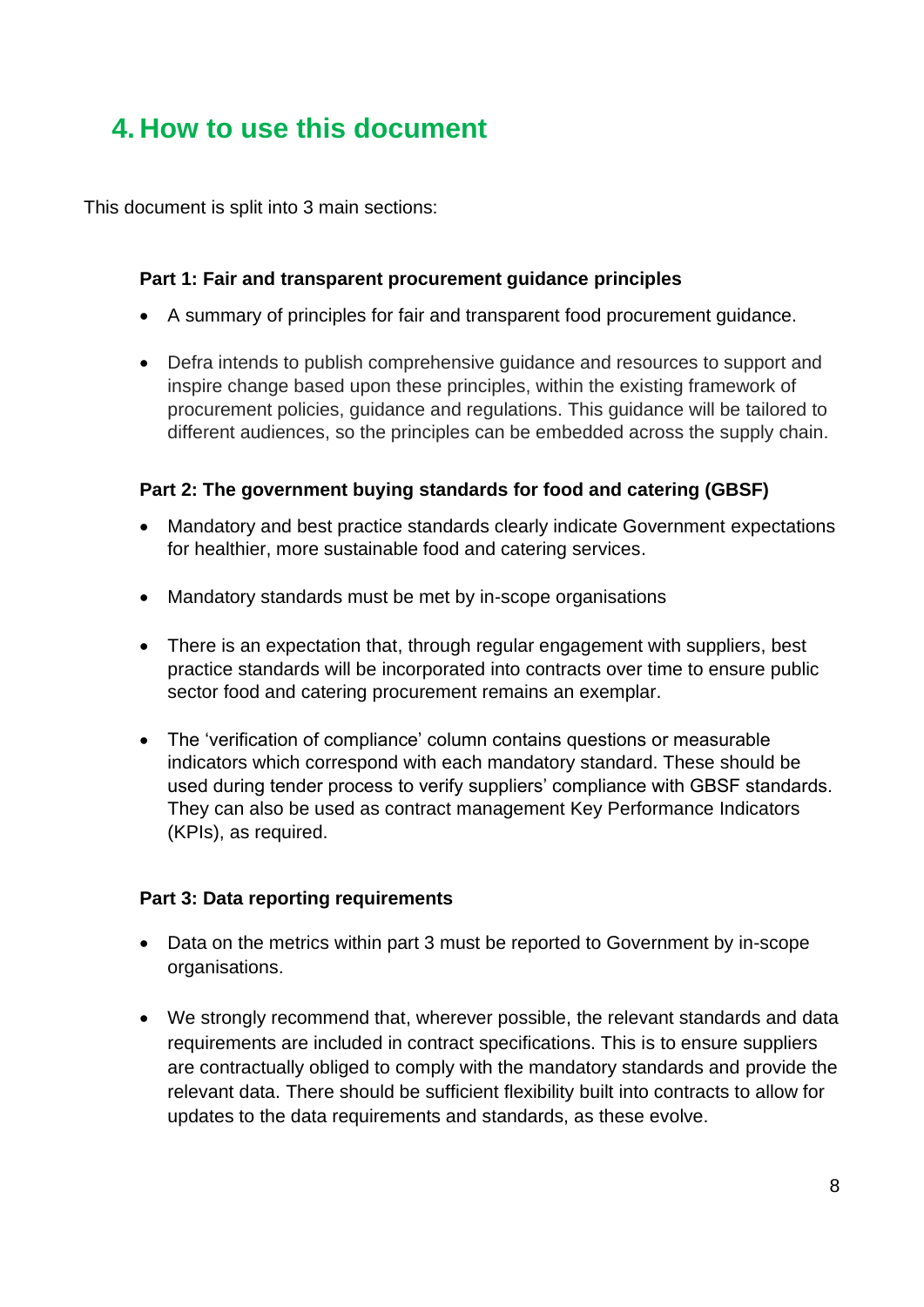# <span id="page-8-0"></span>**Part 1: Fair and Transparent Procurement Guidance Principles**

Food and catering services, like any other goods and services, should be procured in line with [public procurement policy](https://www.gov.uk/guidance/public-sector-procurement-policy) and all the associated regulations, directives and guidance, where applicable.

We recognise that organisations will need support to implement new proposals. Defra intends to publish comprehensive guidance and resources to support and inspire change, based upon the fair and transparent procurement guidance principles outlined below. This guidance will be tailored to different audiences in the supply chain, including contracting authorities (procurers, estates/facilities managers, catering managers), small and large food suppliers, and food distributors.

### **Generating environmental and social value**

- The Government Buying Standards for Food and Catering Services should be used in the contract specification and considered when evaluating and awarding tenders.
- In-scope organisations must ensure compliance with [PPN 06/20](https://www.gov.uk/government/publications/procurement-policy-note-0620-taking-account-of-social-value-in-the-award-of-central-government-contracts) on social value and should consider how this can support local communities working in the food supply chain.
- The cost to quality ratio in tender competitions should maximise the social and environmental value of the food procured. We recommend tenders have a 10% social value (as minimum), 40% cost, 50% quality weighting.
- Contracts should be awarded on the basis of the Most Advantageous Tender (MAT), rather than the Most Economically Advantageous Tender (MEAT).
- In scope organisations must ensure compliance with [PPN 06/21](https://www.gov.uk/government/publications/procurement-policy-note-0621-taking-account-of-carbon-reduction-plans-in-the-procurement-of-major-government-contracts) on taking account of carbon reduction plans and check their suppliers have published a carbon reduction plan as per the template, where the contract value is above £5 million per annum.
- Where procurements are not in scope of PPN 06/21, Contracting Authorities should consider encouraging their suppliers to produce a carbon reduction plan during the life of the contract. This carbon reduction plan should include commitments to meeting Net Zero emissions (including scope 3) by at least 2050. Care should be taken to ensure such a requirement does not place undue burden upon suppliers and is proportionate and relevant to the requirements of the contract.

### **Opening up public sector supply chains to a wider range of companies**

• Contracting authorities must engage as widely as possible with the market preprocurement to ensure that the proposed approach will attract a wide diversity of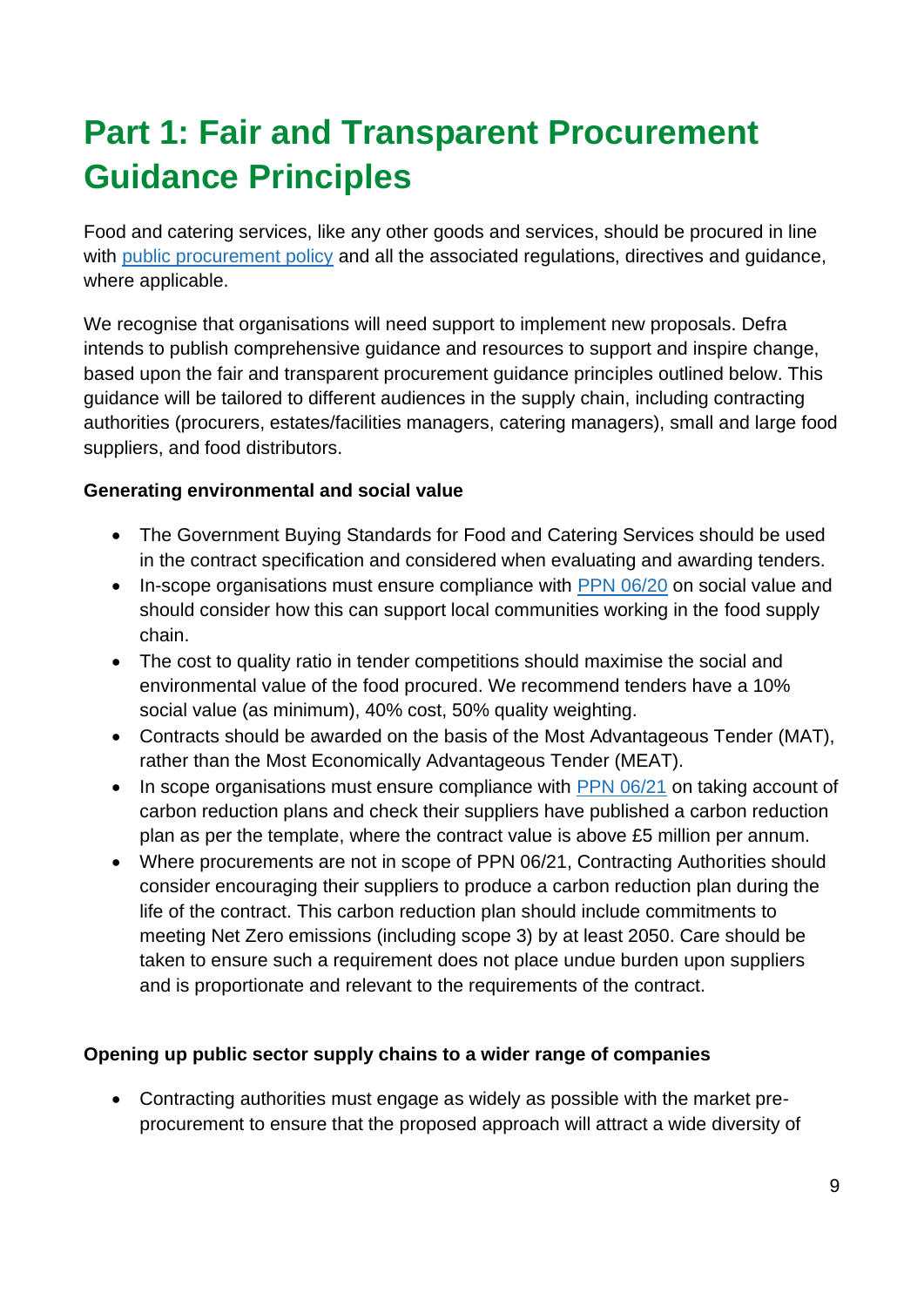suppliers to bid such as SMEs, VCSEs and other under-represented businesses. This includes proactively engaging with the local market to determine what produce is available locally.

- The procurement process should be as accessible as possible to SMEs. To achieve this, wherever possible, contracts should be broken down into smaller lots to enable supply from businesses who may have limited product ranges.
- Wherever possible seek to provide opportunities for small, local suppliers to supply certain goods directly to your organisation as nominated suppliers, alongside larger suppliers.
- Contracting Authorities should look to influence Tier 1 suppliers to help promote SMEs within their supply chains, such as using nominated suppliers.
- In compliance with [PPN 11/20](https://www.gov.uk/government/publications/procurement-policy-note-1120-reserving-below-threshold-procurements) in scope organisations can reserve procurement by supplier location and reserve procurement for Small and Medium sized Enterprises (SMEs) or Voluntary, Community and Social Enterprises (VCSEs) for goods and services contracts beneath the given thresholds.
- Wherever possible use frameworks or procurement systems which offer greater flexibility for smaller suppliers to join contracts.
- Contract documents should be simplified, with a degree of standardisation and requirements clearly stated up front, and guidance on applying provided.
- Tenders should be advertised for at least 30 days, after a period of engagement with the local market.

### **Ensuring fair and ethical trading**

- Suppliers of food and catering services provide prompt payment terms for subcontractors in their supply chain in compliance with [PPN 05/15,](https://www.gov.uk/government/publications/procurement-policy-note-0515-prompt-payment-and-performance-reporting) including payment of undisputed invoices to subcontractors in the supply chain within 30 days.
- In scope organisations must ensure compliance with [PPN 07/20](https://www.gov.uk/government/publications/procurement-policy-note-0720-taking-account-of-a-bidders-approach-to-payment-in-the-procurement-of-major-government-contracts) on 'Taking account of a bidder's approach to payment in the procurement of major contracts'.
- The food supply chain is at high risk of modern slavery and labour abuse, particularly where temporary workers are used to harvest, process and pack food. In scope organisations must ensure compliance with [PPN 05/19](https://www.gov.uk/government/publications/procurement-policy-note-0519-tackling-modern-slavery-in-government-supply-chains) on tackling modern slavery in Government supply chains.
- The [Modern Slavery Procurement Guidance](https://www.gov.uk/government/publications/procurement-policy-note-0519-tackling-modern-slavery-in-government-supply-chains) should be used. This summarises the key actions to be taken to ensure modern slavery risks are identified and managed, both on existing contracts and in new procurement activity. It is recommended that procurers use the [Modern Slavery Assessment Tool](https://supplierregistration.cabinetoffice.gov.uk/msat) which supports public bodies to assess their supply base for modern slavery risk.
- Contracting authorities should check their suppliers are carrying out adequate checks and mitigations. As a minimum, procurers must check their suppliers' modern slavery statements meet [the legal requirements,](https://www.gov.uk/guidance/publish-an-annual-modern-slavery-statement#demonstrate-compliance-with-the-minimum-legal-requirements) where required.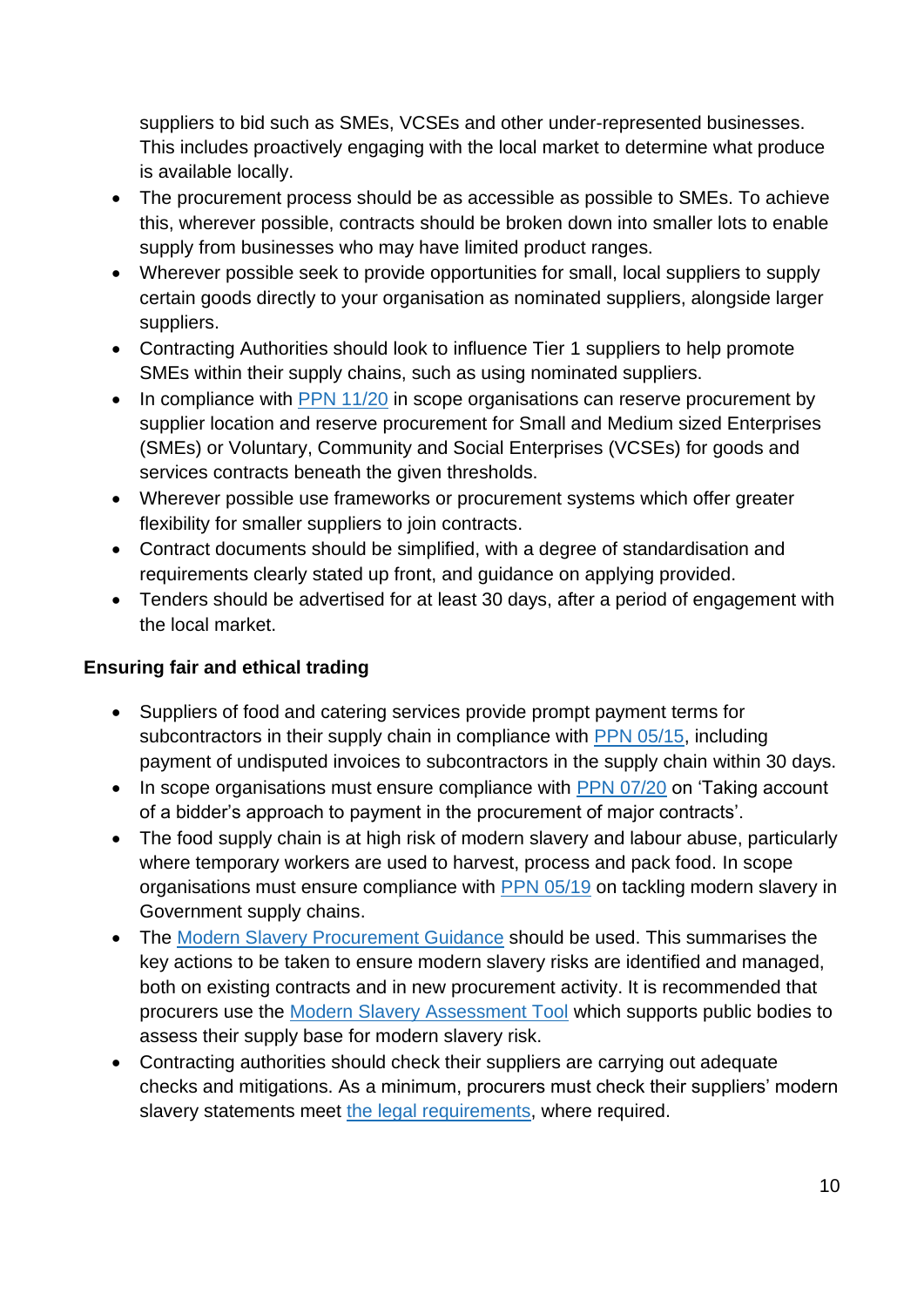### **Continuous improvement**

- Measures should be taken to monitor and manage performance throughout the life of the contract, and suppliers should be encouraged to continually improve their performance.
- The metrics proposed in part 3 will need to be reported to Defra annually and can be used as KPIs for contract management. Compliance indicators found within the GBSF can also be used as KPIs, as required.
- A realistic target for percentage of food spend with SMEs and/or VCSEs must be set, reported and monitored annually. We recommend a target of 33% minimum and a plan should be in place in order to reach this target.
- Contracting authorities should demonstrate progress towards the aspiration that 50% food spend is on food produced locally or to higher environmental production standards.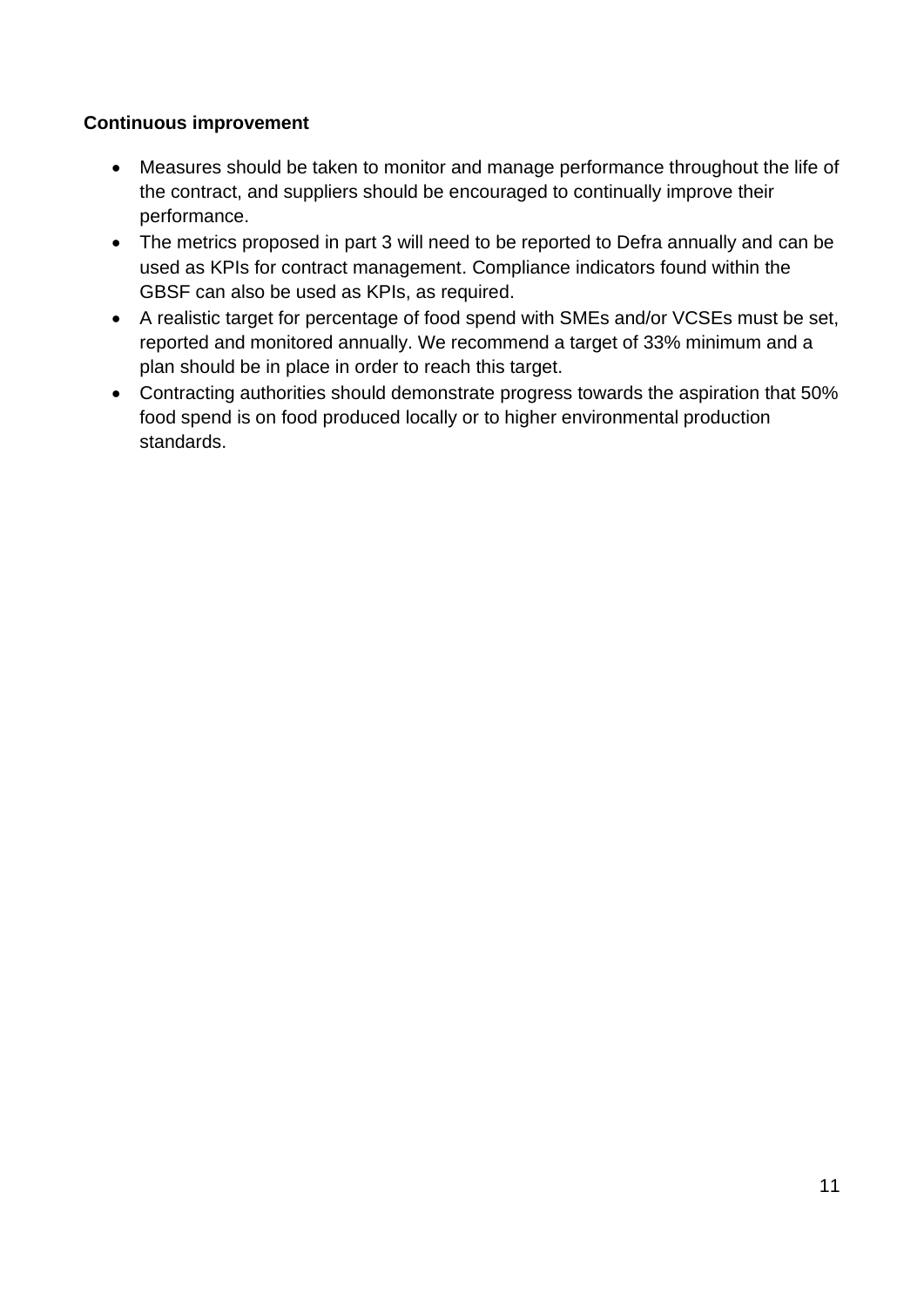# <span id="page-11-0"></span>**Part 2: Government Buying Standards for Food and Catering Services**

The standards are presented in three sections, according to their intended audience. Food suppliers will need to comply with standards in section 1, whereas catering service providers or procurers will also need to consider section 2 and section 3 standards as well.

Within these 3 sections there are sub-sections which group standards on a related theme together.

### **1) Food sourcing** (standards 1.1 - 1.18)

- Local and environmentally sustainable sourcing
- Animal source foods
- Sustainable and responsibly sourced commodities
- Nutrition specification of foods

#### **2) Healthier, more sustainable menu choices** (standards 2.1 - 2.10)

■ Nutritional aspects of menus choices

#### **3) Sustainable catering services** (standards 3.1 - 3.11)

■ Waste prevention, collection and management

Social, economic and environmental sustainability, animal welfare and health and wellbeing are at the heart of the intended impacts of the standards, in line with our policy vision. Figure 2 summarises some of the key mandatory standards and illustrates which intended impacts are linked with the standards in each section.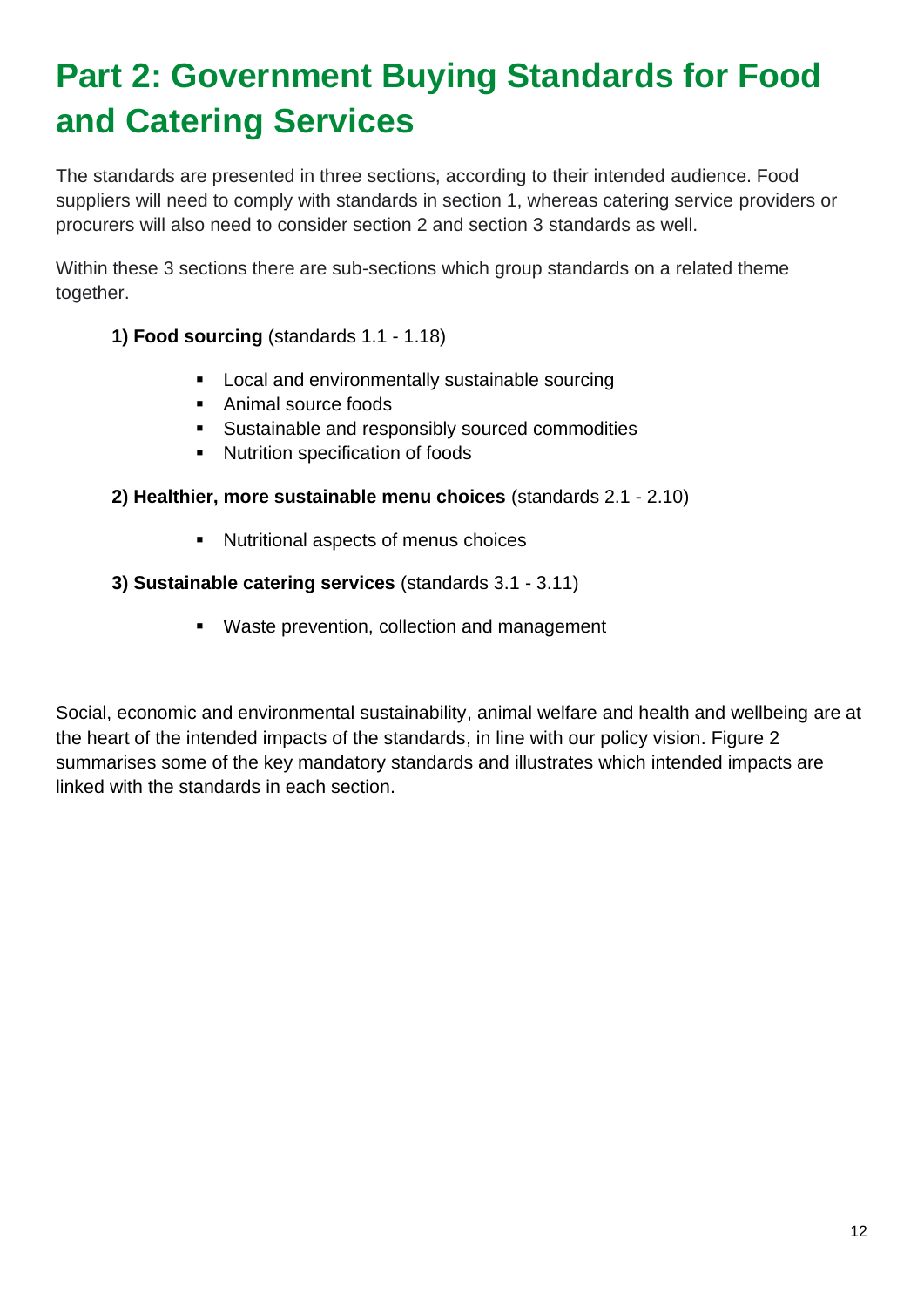### **Figure 2: A summary of the standards linked to their intended impacts**

| <b>Impacts</b>                      | <b>Environment</b>                                                                                                                                                                                                                          | <b>Economic</b>                                                                                                                                                     | <b>ALL</b> Social                                                                                                        | <b>The Animal welfare</b>                                                                              | <b>W</b> Health                                                                                        |
|-------------------------------------|---------------------------------------------------------------------------------------------------------------------------------------------------------------------------------------------------------------------------------------------|---------------------------------------------------------------------------------------------------------------------------------------------------------------------|--------------------------------------------------------------------------------------------------------------------------|--------------------------------------------------------------------------------------------------------|--------------------------------------------------------------------------------------------------------|
| Food<br>sourcing                    | All food must meet UK food and farming legislation including animal welfare standards, or equivalent.                                                                                                                                       |                                                                                                                                                                     |                                                                                                                          | Food and drink must meet energy,<br>salt, sugar, fibre, saturated fat and<br>pack size specifications. |                                                                                                        |
|                                     | At least 20% food spend must be on food certified to higher environmental production standards. Wherever possible, food sourcing should prioritise locally<br>produced food and food produced to higher environmental production standards. |                                                                                                                                                                     |                                                                                                                          |                                                                                                        |                                                                                                        |
|                                     | All seafood must be sustainably<br>caught or responsibly farmed.                                                                                                                                                                            |                                                                                                                                                                     |                                                                                                                          | All in-shell and liquid eggs must be<br>sourced from cage-free systems.                                |                                                                                                        |
|                                     |                                                                                                                                                                                                                                             | All palm oil, soy, cocoa, tea, coffee, and bananas must be demonstrably legal and sustainable.                                                                      |                                                                                                                          |                                                                                                        |                                                                                                        |
| Heathier,<br>more                   |                                                                                                                                                                                                                                             | Menus must vary throughout the year to reflect the natural growing or production period for the UK. There must be at least<br>one menu cycle change every 3 months. |                                                                                                                          |                                                                                                        | Menu choices must include<br>healthier options to encourage and<br>support people to achieve a healthy |
| sustainable<br>menu<br>choices      |                                                                                                                                                                                                                                             | Menus must support UK food traditions and take account of cultural, religious,<br>and special dietary needs of consumers.                                           |                                                                                                                          |                                                                                                        | balanced diet, in line with the<br>Eatwell Guide                                                       |
|                                     |                                                                                                                                                                                                                                             |                                                                                                                                                                     | Menus and pre-packaged food must be labelled in line with current rules on allergens and origins of animal source foods. |                                                                                                        |                                                                                                        |
| Sustainable<br>catering<br>services | Non-recyclable waste must be<br>prevented by removing single use<br>plastics wherever possible.                                                                                                                                             | Customer satisfaction should be monitored and feedback addressed.                                                                                                   |                                                                                                                          |                                                                                                        |                                                                                                        |
|                                     | Catering services must have an<br>energy management policy.                                                                                                                                                                                 | service must be accessible and promoted.                                                                                                                            | Opportunities for employment and routes for development within the catering                                              |                                                                                                        |                                                                                                        |
|                                     | and be re-used, repaired or refurbished at end of use, where possible.                                                                                                                                                                      | Catering equipment must meet criteria in the Energy Technology List                                                                                                 | Caterers must have an equality and<br>diversity policy in place                                                          |                                                                                                        |                                                                                                        |
|                                     | equivalent, to preventing and managing food waste.                                                                                                                                                                                          | Catering services must use WRAP's Target Measure Act approach, or                                                                                                   |                                                                                                                          |                                                                                                        |                                                                                                        |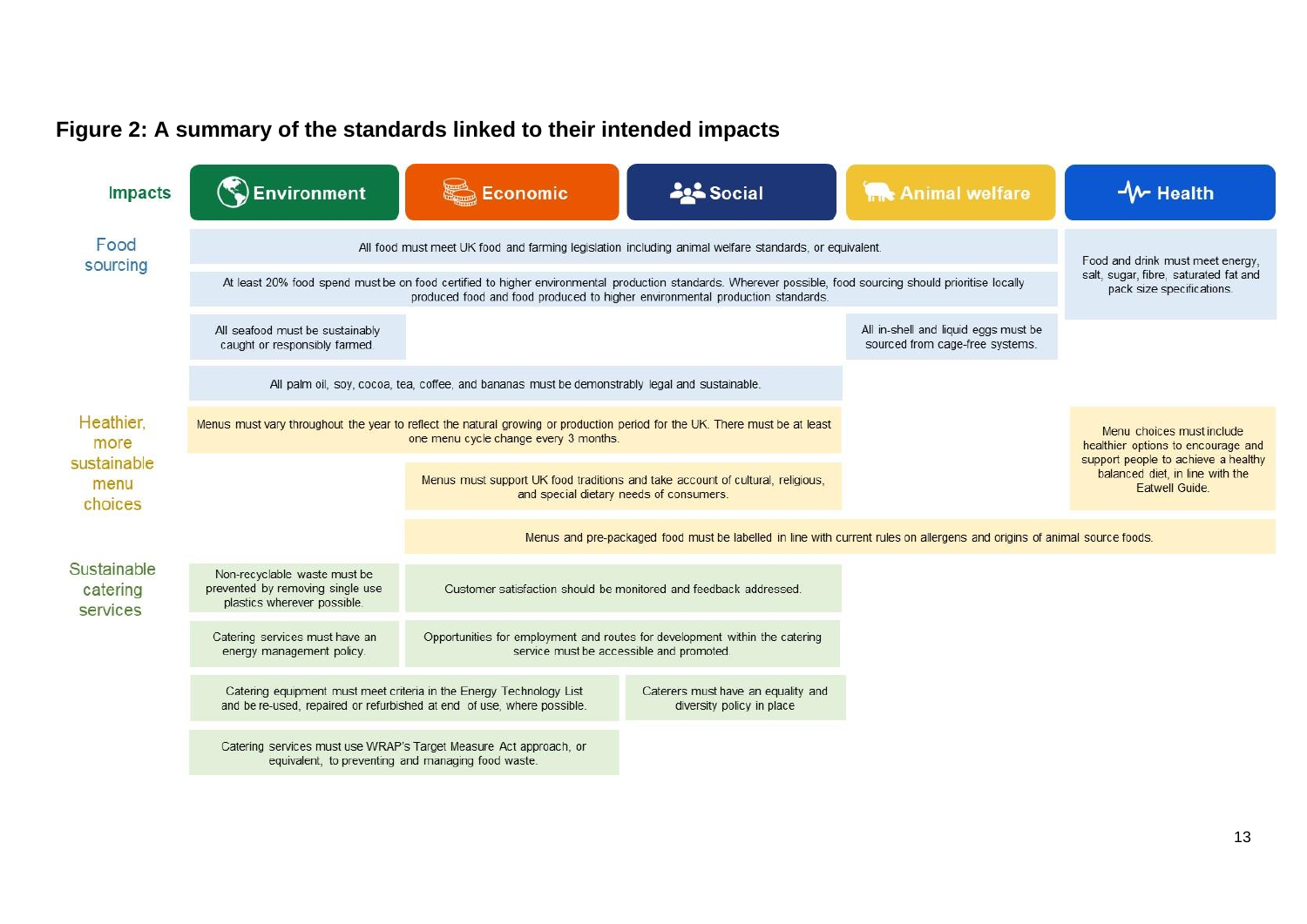## **1. Food sourcing**

Please note, for the purpose of this document, unless context suggests otherwise, 'food' should be read as meaning any drink, substance, or product, whether processed, partially processed, or unprocessed intended for human consumption.

### **Local and environmentally sustainable sourcing**

Wherever possible, food sourcing should prioritise locally produced food and food produced to higher environmental production standards. Contracting authorities and/or tier 1 suppliers should aim for at least 50% of food spend to be on locally produced food or food certified to higher environmental production standards, as defined below. Progress towards this target must be reported on annually (please see section 3 – data reporting).

#### Locally produced food:

<span id="page-13-0"></span>Ingredients produced/grown/caught within the same region as it is consumed, or a neighbouring county (for counties at regional boundaries – this may include counties in Scotland and Wales). Multi-ingredient foods may qualify as 'locally produced' if at least 50% quantity (Kg or L) of their ingredients are produced/grown/caught in the local region. Please see supporting guidance for map of regional boundaries.

#### Higher environmental production standards:

Production systems demonstrating integrated farm management of natural habitats and biodiversity; soil management and fertility; prevention and control of pollution; energy, water and waste management; landscape and nature conservation (Linking Environment and Farming (LEAF) certified, or equivalent).

### OR

Organic production systems compliant with European Council Regulation 834/2007 on organic production and labelling of organic products, as retained in UK law.

#### **Figure 3 – Diagram demonstrating different scenarios of how the 50% target could be fulfilled**



Spend on locally produced food

Additional spend on food certified to higher environmental production standards

Minimum requirement that at least 20% of food spend must be on food certified to higher environmental production standards (standard 1.2)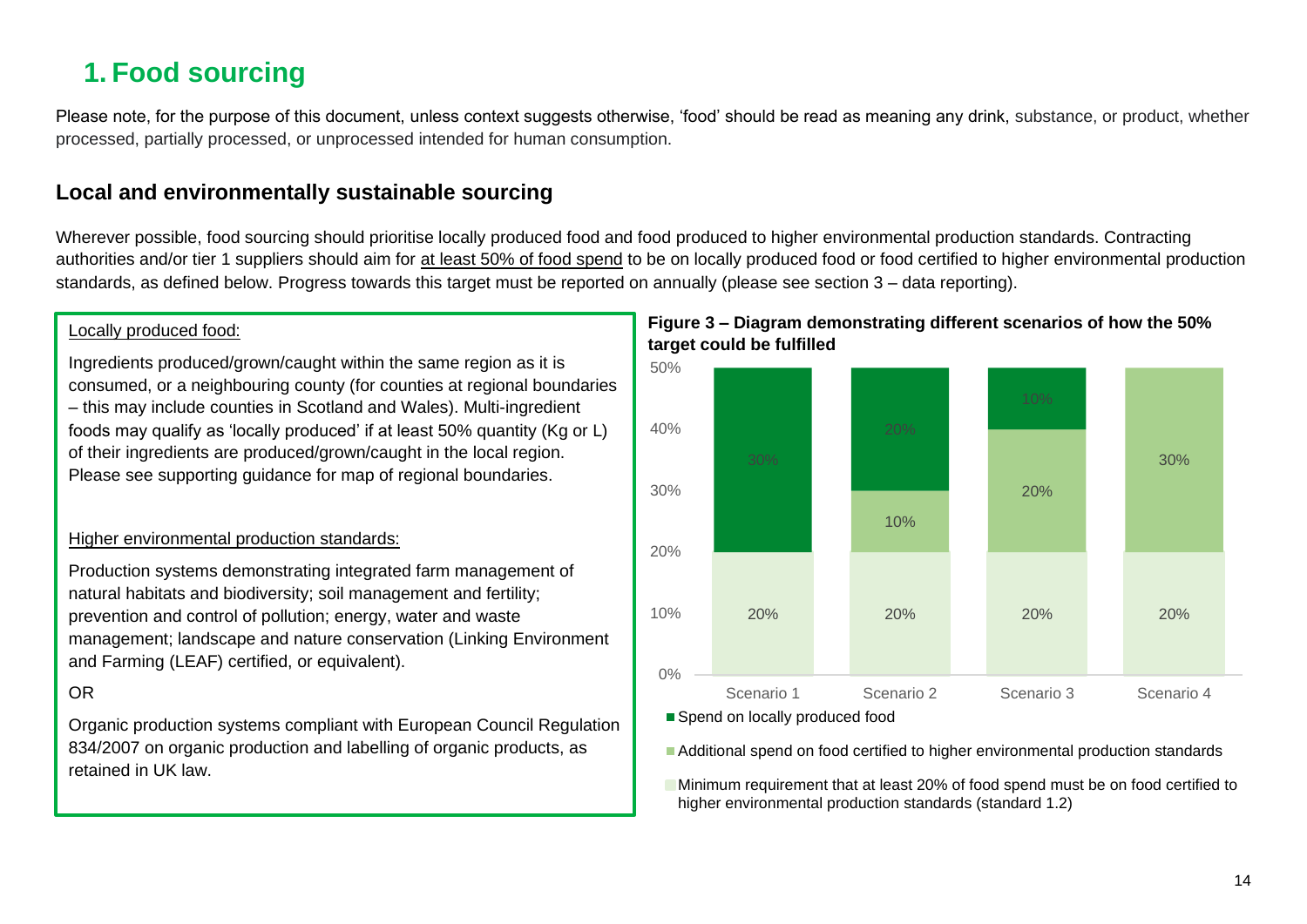| Impact area                                            | <b>Mandatory standards</b>                                                                                                                                                                                                                                                                                                                                                                                                                                                                                                                                                                                                                                                | <b>Verification of compliance</b>                                                                                                                                                                                                                                                  |
|--------------------------------------------------------|---------------------------------------------------------------------------------------------------------------------------------------------------------------------------------------------------------------------------------------------------------------------------------------------------------------------------------------------------------------------------------------------------------------------------------------------------------------------------------------------------------------------------------------------------------------------------------------------------------------------------------------------------------------------------|------------------------------------------------------------------------------------------------------------------------------------------------------------------------------------------------------------------------------------------------------------------------------------|
| <b>1.1 Production</b><br><b>standards</b>              | All food procured must be produced to UK food and farming legislative standards, or equivalent. Where food is procured<br>from outside the UK sufficient evidence must be provided by the supplier to ensure equivalent standards are met.<br>Assurance schemes can be used to evidence this. Further information on assurance schemes will be made available in<br>supporting guidance, following the consultation.                                                                                                                                                                                                                                                      | All food procured meets UK<br>food and farming legislative<br>standards, or equivalent?<br>(Yes or No)                                                                                                                                                                             |
| 1.2 Higher<br>environmental<br>production<br>standards | At least 20% food spend must be on food certified to higher environmental production standards, as defined below:<br>Higher environmental production standards:<br>Production systems demonstrating integrated farm management of natural habitats and biodiversity; soil management<br>and fertility; prevention and control of pollution; energy, water and waste management; landscape and nature<br>conservation (Linking Environment and Farming (LEAF) certified, or equivalent).<br><b>OR</b><br>Organic production systems compliant with European Council Regulation 834/2007 on organic production and labelling of<br>organic products, as retained in UK law. | % food spend food certified to<br>higher environmental<br>production standards by<br>LEAF, or equivalent, or as<br>organic. Note: the word<br>organic is defined by law and<br>all organic operators must<br>comply with European organic<br>regulations as retained in UK<br>law. |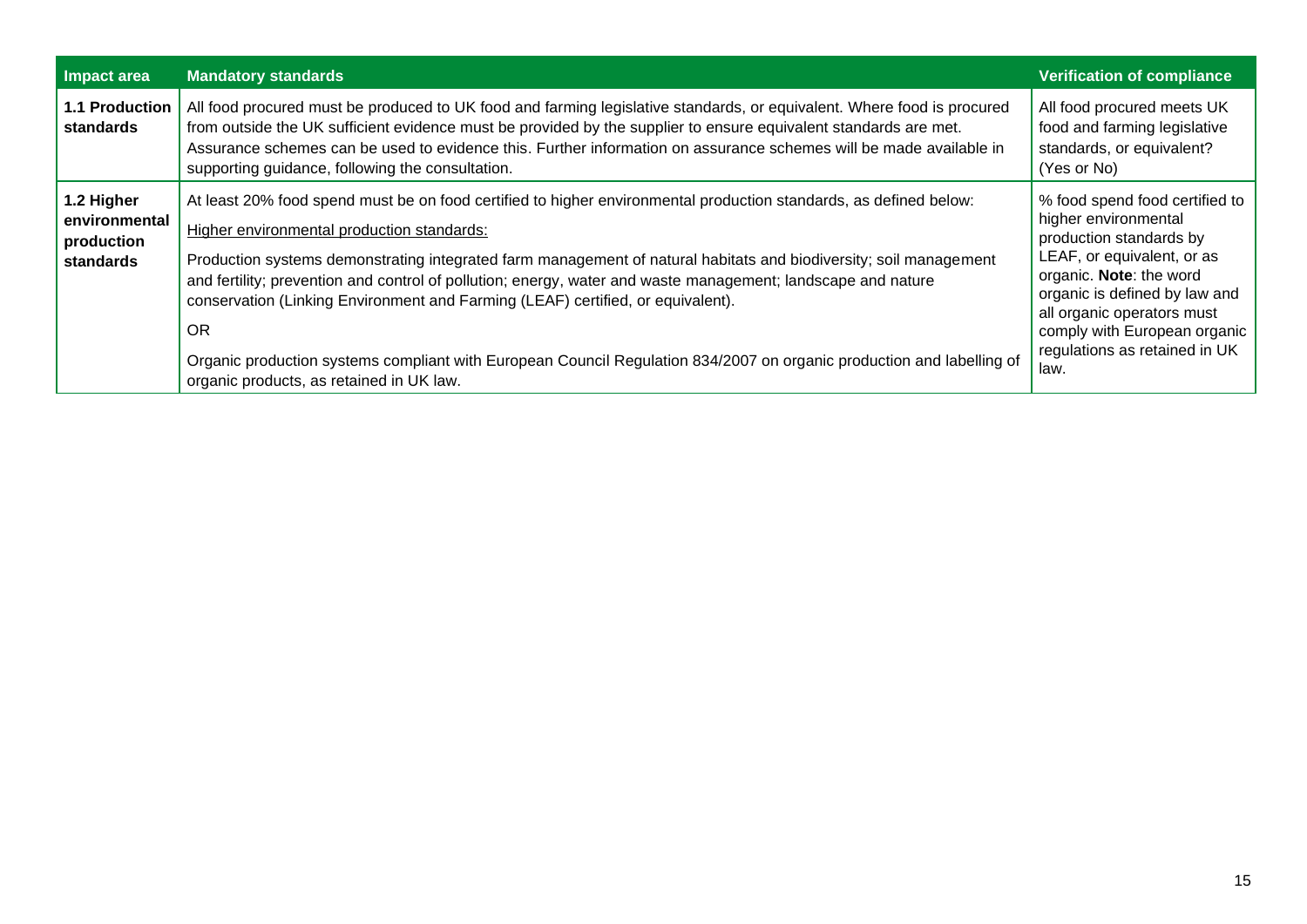### **Animal source foods**

| Impact area           | <b>Mandatory standards</b>                                                                                                                                                                                                                                                                                                                                                                                                                                                                                                                                                                                                                                                                                                                                                                                                                                                                                                                                                                                                                                                                                                                                                                                                                                                                                                                                                                                                                                                                                                                                                                                                                                                                                                                                                                                                                                                                                                                                                                                                                                                                               | <b>Verification of compliance</b>                                                                                                                                                                                                                                    |
|-----------------------|----------------------------------------------------------------------------------------------------------------------------------------------------------------------------------------------------------------------------------------------------------------------------------------------------------------------------------------------------------------------------------------------------------------------------------------------------------------------------------------------------------------------------------------------------------------------------------------------------------------------------------------------------------------------------------------------------------------------------------------------------------------------------------------------------------------------------------------------------------------------------------------------------------------------------------------------------------------------------------------------------------------------------------------------------------------------------------------------------------------------------------------------------------------------------------------------------------------------------------------------------------------------------------------------------------------------------------------------------------------------------------------------------------------------------------------------------------------------------------------------------------------------------------------------------------------------------------------------------------------------------------------------------------------------------------------------------------------------------------------------------------------------------------------------------------------------------------------------------------------------------------------------------------------------------------------------------------------------------------------------------------------------------------------------------------------------------------------------------------|----------------------------------------------------------------------------------------------------------------------------------------------------------------------------------------------------------------------------------------------------------------------|
| 1.3 Animal<br>welfare | All animal source food (including where meat, eggs and dairy are ingredients in a processed product) must be procured<br>from production systems which comply with UK animal welfare standards, or equivalent. These apply to animals on-farm,<br>in transport, at market and at slaughter. Additionally, all in-shell and liquid eggs must be sourced from cage-free<br>systems, for example, barn, free-range or organic (this is above the UK minimum legislative standard which permits<br>enriched cage systems).<br>In relation to any imported products these must meet the following attested requirements:<br>all meat from chickens, and chicken products, must be sourced from systems that have a maximum stocking<br>$\bullet$<br>density of 33kg/m2, or up to 39kg/m2 if ventilation, heating and cooling systems requirements are met<br>all pork and pork products, including sausages, bacon and ham, must be sourced from systems that do not use<br>$\bullet$<br>sow stalls (also known as gestation crates)<br>all beef, veal and dairy products must be sourced from systems that meet UK standards for calves in relation to<br>$\bullet$<br>space allocations, group housing and diet<br>all milk and dairy products must be sourced from systems in which cows are not treated with rBST growth<br>$\bullet$<br>hormone<br>all meat and dairy products must be sourced from systems that do not permit the use of electro-immobilisation,<br>$\bullet$<br>whether as a method of restraint, or for any other reason<br>all eggs and egg products must be sourced from systems that do not practice forced (or induced) moulting<br>$\bullet$<br>International assurance schemes can be used to evidence these requirements. Further information on assurance schemes<br>will be made available in supporting guidance, following the consultation.<br>Procurers should work with suppliers to identify higher welfare products that go beyond UK legislative standards and seek<br>to increase the proportion of higher welfare products supplied over the course of a contract. | Animal source foods meet<br>UK animal welfare legislative<br>standards and welfare<br>codes? (Yes or No)<br>In-shell and liquid eggs are<br>from cage-free systems?<br>(Yes or No)<br>% animal source foods<br>procured from 'higher<br>welfare' production systems. |
| 1.4 Seafood           | All seafood (including as an ingredient in a processed product) must be sustainably caught or responsibly farmed,<br>evidenced by a rating of 1, 2, or 3 in the Marine Conservation Society's "Good Fish Guide" or Sustainable Fisheries<br>Partnership score of 8 or above, or equivalent. Equivalent certification schemes which may be used have been<br>benchmarked by the Global Sustainable Seafood Initiative.<br>A diverse range of seasonally available seafood species must be procured from locally caught or produced sources, where<br>possible.<br>Seafood with a rating of 4 or 5 in the Marine Conservation Society's "Good Fish Guide" must not be procured. Tuna and<br>prawns (including where tuna and prawn are ingredients in a processed product) must not be procured, wherever possible.                                                                                                                                                                                                                                                                                                                                                                                                                                                                                                                                                                                                                                                                                                                                                                                                                                                                                                                                                                                                                                                                                                                                                                                                                                                                                        | All seafood is Marine<br>Conservation Society rated 1,<br>2, or 3? (Yes or No)<br>% seafood which is locally<br>caught or produced                                                                                                                                   |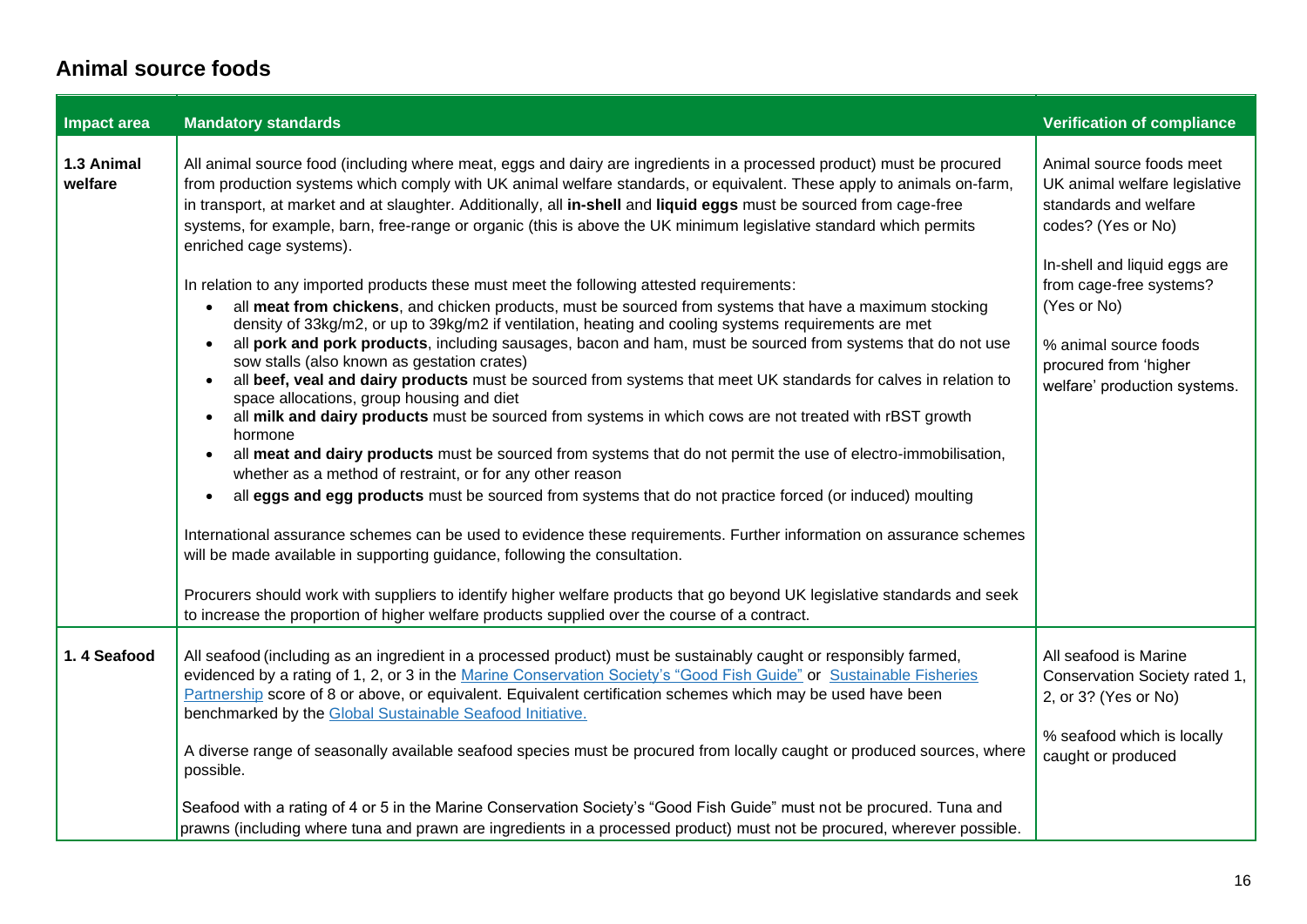### **Sustainable and responsibly sourced commodities**

Further information on meeting the standards using independent certification will be available in supporting guidance, following the consultation.

| Impact area    | <b>Mandatory standards</b>                                                                                                                                                                      | <b>Best practice standards</b>                                                                           | <b>Verification of compliance</b>                                |
|----------------|-------------------------------------------------------------------------------------------------------------------------------------------------------------------------------------------------|----------------------------------------------------------------------------------------------------------|------------------------------------------------------------------|
| 1.5 Palm oil   | All palm oil, palm kernel oil and products derived from palm oil used for<br>cooking and as an ingredient in food must be demonstrably legal and<br>sustainable (certification, or equivalent). | Not applicable.                                                                                          | Palm oil is certified sustainable, or<br>equivalent? (Yes or No) |
| <b>1.6 Soy</b> | All soy and soy products used for cooking and as an ingredient in food<br>must be demonstrably legal and sustainable (certification, or equivalent)                                             | Soy used for animal feed is<br>demonstrably legal and sustainable<br>(FEFAC benchmarking, or equivalent) | Soy is certified sustainable, or<br>equivalent? (Yes or No)      |
| 1.7 Cocoa      | All cocoa and cocoa products used for cooking and as an ingredient in<br>food, must be demonstrably legal and sustainable (certification, or<br>equivalent).                                    | Not applicable.                                                                                          | Cocoa is certified sustainable, or<br>equivalent? (Yes or No)    |
| 1.8 Coffee     | All coffee procured must be demonstrably legal and sustainable<br>(certification, or equivalent).                                                                                               | Not applicable.                                                                                          | Coffee is certified sustainable, or<br>equivalent? (Yes or No)   |
| $1.9$ Tea      | All tea procured must be demonstrably legal and sustainable<br>(certification, or equivalent).                                                                                                  | Not applicable.                                                                                          | Tea is certified sustainable, or<br>equivalent? (Yes or No)      |
| 1.10 Bananas   | All bananas procured must be demonstrably legal and sustainable<br>(certification, or equivalent).                                                                                              | Not applicable.                                                                                          | Bananas are certified sustainable,<br>or equivalent? (Yes or No) |

In addition to the standards above, if any companies fall in scope of Government's due diligence requirements for forest risk commodities, then they must meet the due diligence requirements for regulated commodities.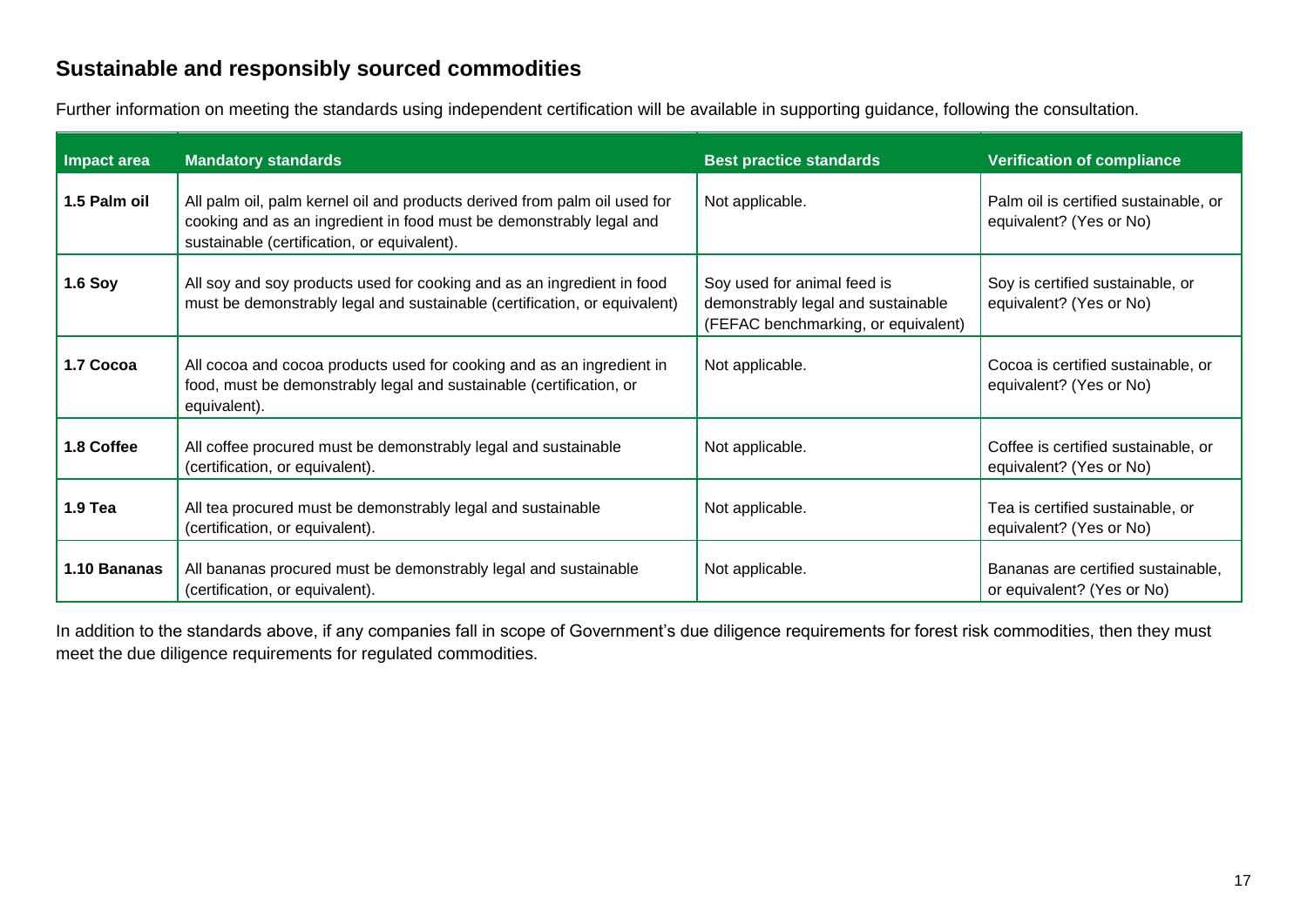### **Nutrition specification of foods**

Food and drink choices on the menu must provide healthier options to encourage and support people to achieve a healthy balanced diet that is in line with the ['Eatwell Guide'.](https://www.gov.uk/government/publications/the-eatwell-guide) The GBSF nutritional standards found in this section and **'Nutritional aspects of menu choices'** help promote this diet. These standards must be met, unless superseded by more setting-specific guidance such as in the following bullets:

- Schools: Compliance with the [School Food Standards](https://www.gov.uk/government/publications/school-food-standards-resources-for-schools) is mandatory for all maintained schools (including academies and free schools).
- **Hospitals:** The specific nutritional needs of individual patients must always supersede the application of blanket principles. Refer to the [BDA Nutrition](https://www.bda.uk.com/specialist-groups-and-branches/food-services-specialist-group/nutrition-and-hydration-digest.html)  [and Hydration Digest](https://www.bda.uk.com/specialist-groups-and-branches/food-services-specialist-group/nutrition-and-hydration-digest.html) for more information, and the *National Standards for Healthcare Food: Patient, Staff and Visitor* for hospital specific guidance.
- **Armed forces:** Food served to personnel undertaking periods of physical exertion on operations or field exercises may be exempt from the nutritional standards on a short to medium term basis. The Defence Catering Manual JSP456 contains energy, nutrient and food-based standards for the armed forces.

| Impact area                     | <b>Mandatory standards</b>                                                                                                                                                                                                                                                                                                                                                      | <b>Best practice standards</b>                                                                                                                                                                                                                                                                                                 | <b>Verification of compliance</b>                                                                                                                            |
|---------------------------------|---------------------------------------------------------------------------------------------------------------------------------------------------------------------------------------------------------------------------------------------------------------------------------------------------------------------------------------------------------------------------------|--------------------------------------------------------------------------------------------------------------------------------------------------------------------------------------------------------------------------------------------------------------------------------------------------------------------------------|--------------------------------------------------------------------------------------------------------------------------------------------------------------|
| 1.11 Increasing<br>fibre intake | Excluding pre-packed sandwiches, at least 50% of bread<br>provided contains at least 3g fibre per 100g (i.e. is a source of<br>fibre).<br>At least 75% of pre-packed sandwiches provided contains<br>bread with at least 3g fibre per 100g.                                                                                                                                     | Excluding pre-packed sandwiches, to ensure at<br>least 50% of bread provided contains at least 3g<br>fibre per 100g (i.e., is a source of fibre), as per the<br>mandatory standard and, in addition to the<br>mandatory standard at least 25% of all bread<br>provided contains at least 6g per 100g (i.e., high in<br>fibre). | 50% bread provided is 3%<br>fibre minimum? (Yes or No)<br>75% pre-packed<br>sandwiches contain bread<br>with 3% fibre? (Yes or No)                           |
| 1.12 Savoury<br>snacks          | Savoury snacks are only provided in packet sizes of 35g or<br>less.<br>Note: Savoury snacks include crisps and any product made<br>from small pieces of potato, wheat, rice, corn or other base<br>ingredient, which have been baked, extruded, cooked or<br>processed in any way. Crisps are defined in this instance as<br>products that comprise sliced whole, fried potato. | Savoury snacks are only provided in packet sizes of<br>30g or less.                                                                                                                                                                                                                                                            | Snack packet sizes are 35g<br>or less? (Yes or No)                                                                                                           |
| 1.13 Reducing<br>salt           | At least 75% <sup>1</sup> of meat products, breads, soups, cooking<br>sauces and ready meals procured by volume, and 75% of<br>breakfast cereals and pre-packed sandwiches provided meet<br>current core salt targets <sup>2</sup> , and any subsequent revisions to<br>this target.                                                                                            | At least 75% <sup>1</sup> of all products (procured by<br>volume/provided) that are covered by the current<br>core salt targets <sup>2</sup> , and any subsequent revisions to<br>this target, meet this target.                                                                                                               | % meat products, breads,<br>soups, cooking sauces,<br>ready meals, breakfast<br>cereals and pre-packed<br>sandwiches which meet salt<br>targets? (Yes or No) |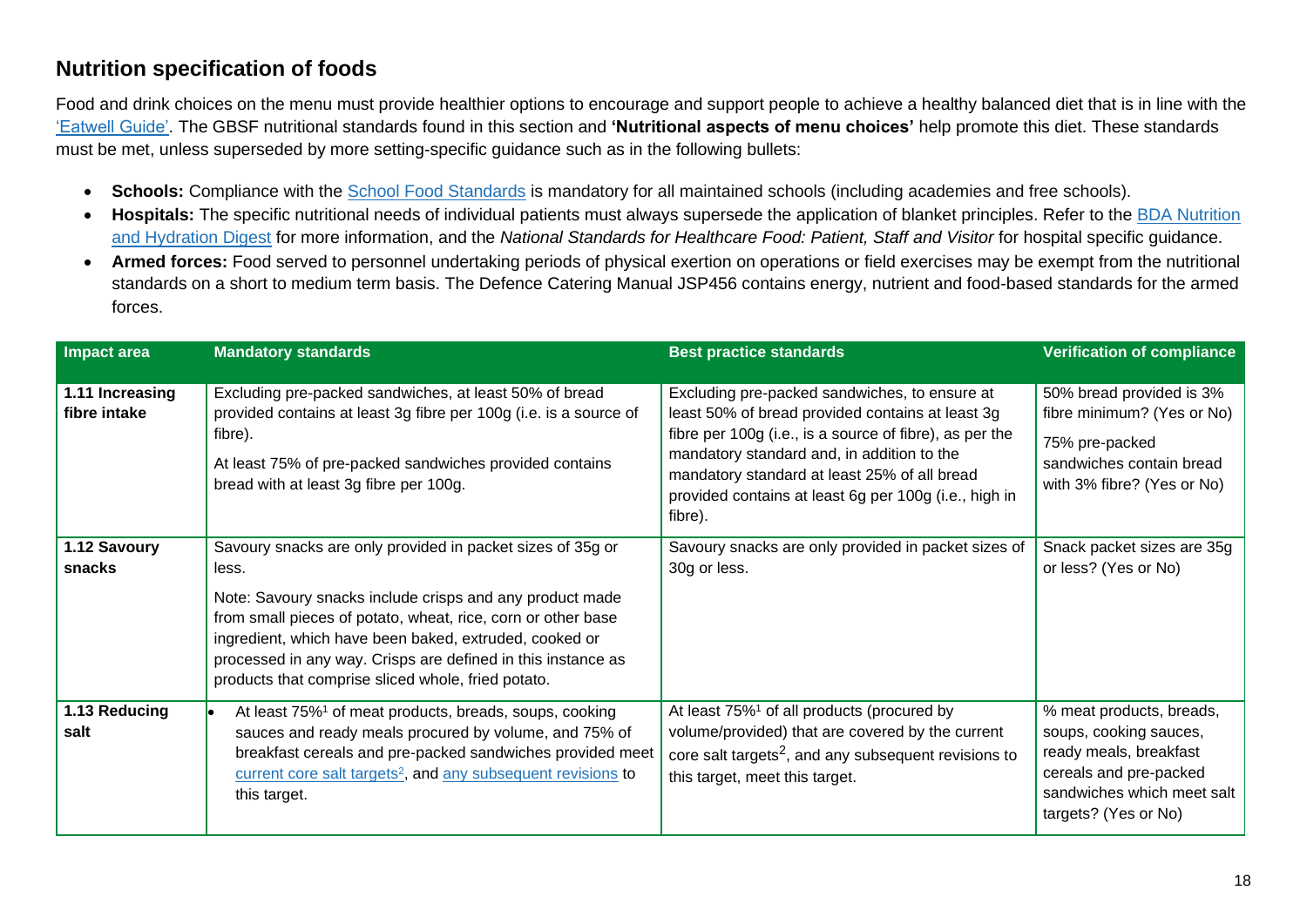|                                | All stock preparations shall be lower salt varieties (i.e., below<br>0.6g/100mls reconstituted).<br>Note: The 75% applies individually to each food category<br>described in the above specification, and not only to the<br>combined provision/volume. The requirement relates to meeting<br>maximum targets or using an average target as a maximum<br>where a maximum target is not set.<br><sup>2</sup> The deadline for compliance with this standard is 18 <sup>th</sup> August<br>2024.                                                                                                                                                                                                                                                                                                                                                                                                                                                                       |                                                                                                                                                                        | All stock preparations are<br>lower salt varieties? (Yes or<br>No)                                                                                                                                                                                                                                                           |
|--------------------------------|----------------------------------------------------------------------------------------------------------------------------------------------------------------------------------------------------------------------------------------------------------------------------------------------------------------------------------------------------------------------------------------------------------------------------------------------------------------------------------------------------------------------------------------------------------------------------------------------------------------------------------------------------------------------------------------------------------------------------------------------------------------------------------------------------------------------------------------------------------------------------------------------------------------------------------------------------------------------|------------------------------------------------------------------------------------------------------------------------------------------------------------------------|------------------------------------------------------------------------------------------------------------------------------------------------------------------------------------------------------------------------------------------------------------------------------------------------------------------------------|
| 1.14 Reducing<br>saturated fat | Meat and meat products, biscuits, cakes and pastries should<br>be lower in saturated fat, where available.<br>At least 50% of hard yellow cheese procured by volume shall<br>have a maximum total fat content of 25g/100g.<br>At least 75% of ready meals procured by volume shall<br>contain less than 6g saturated fat per portion.<br>At least 75% of milk procured by volume is lower fat (semi-<br>skimmed, 1% or skimmed milk).<br>At least 75% of oils and 75% of spreads procured by volume<br>are based on unsaturated fats.<br>At least 50% of pre-packed sandwiches and other savoury<br>pre-packed meals (wraps, salads, pasta salads) provided<br>contain 400kcal (1680kJ) or less per serving and do not<br>exceed 5.0g saturated fat per 100g <sup>3</sup> .<br><sup>3</sup> Note: At least 50% pre-packed sandwiches must meet these<br>specifications by 18 <sup>th</sup> February 2023, rising to at least 75% by<br>18 <sup>th</sup> August 2024. | Not applicable.                                                                                                                                                        | Meat, meat products,<br>biscuits, cakes and pastries<br>are lower in saturated fat<br>where available? (Yes or<br>No)<br>Saturated fat and calorie<br>specifications for hard<br>yellow cheese, ready<br>meals, milk, oils and<br>spreads pre-packed<br>sandwiches and other<br>savoury pre-packed meals<br>met? (Yes or No) |
| 1.15 Reducing<br>sugar intake  | At least 75% <sup>4</sup> of products provided that are included in the<br>following categories covered by the sugar reduction programme<br>to not exceed the following:<br>biscuits - 100kcals<br>cakes - 220 kcals<br>$\bullet$<br>morning goods - 220 kcals<br>$\bullet$<br>puddings - 220 kcals<br>$\bullet$<br>yogurts - 120 kcals<br>ice cream - 220 kcals                                                                                                                                                                                                                                                                                                                                                                                                                                                                                                                                                                                                     | Not applicable.<br>Note: The 75% applies individually to each food<br>category described in the above specification, and<br>not only to the combined provision/volume. | % products in sugar<br>reduction programme<br>meeting the required<br>calorie-based portion sizes.                                                                                                                                                                                                                           |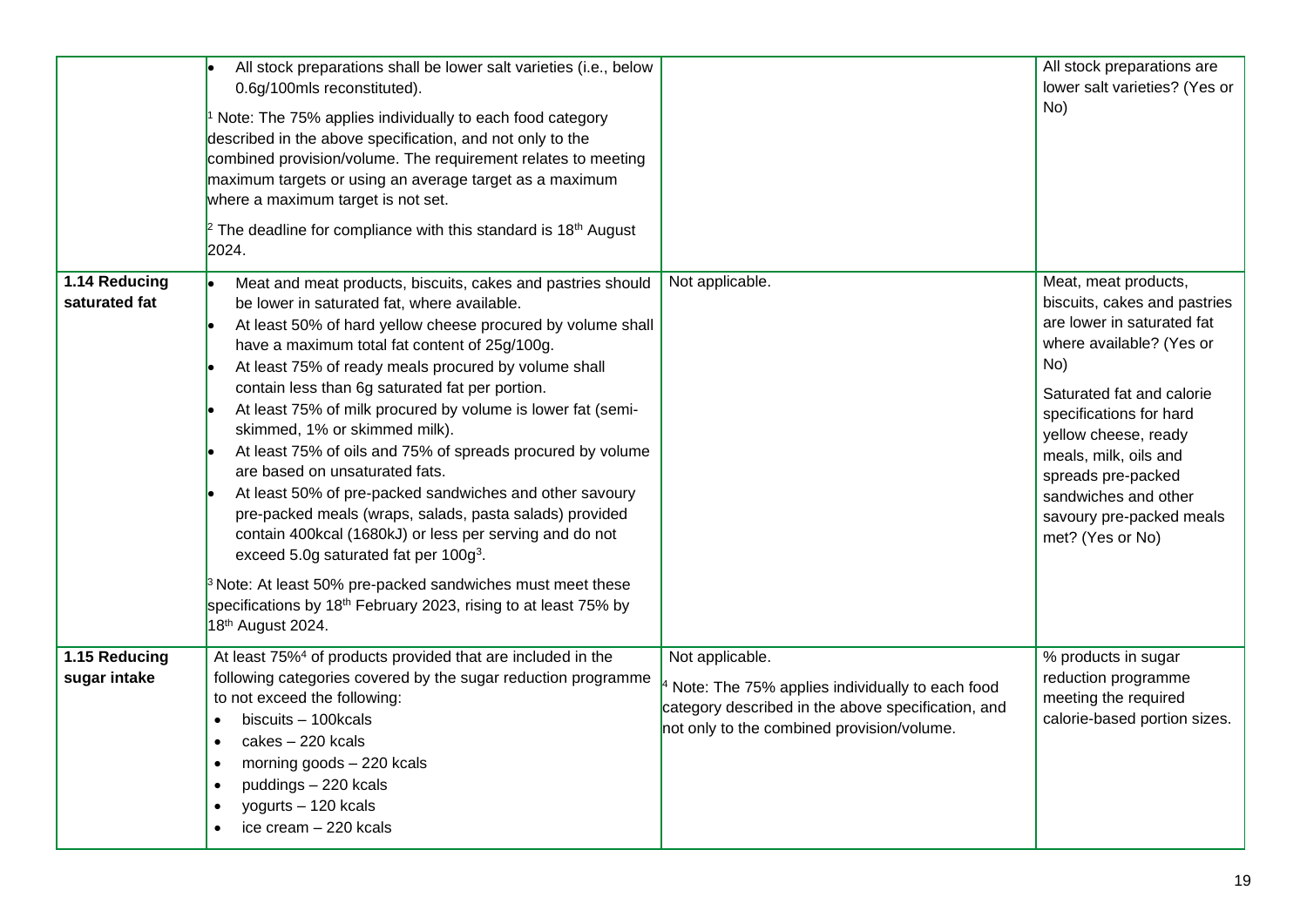| 1.16 Breakfast<br>cereals    | At least 50% of breakfast cereals provided are higher in fibre<br>(i.e. at least 6g/100g) and shall not exceed 12.3g/100g total<br>sugars (10g additional allowance for dried fruit in cereal).                                                                                                                                                                                                                                                                                                                                                                                                                                                                                                         | At least 50% of all breakfast cereals provided<br>contain at least 6g per 100g of fibre (i.e. high in<br>fibre) and shall not exceed 12.3g/100g total sugars<br>(10g additional allowance for dried fruit in cereal),<br>as per the mandatory standard.<br>And, in addition to the mandatory standard.<br>At least 25% of all breakfast cereals provided<br>contain at least 6g per 100g of fibre (i.e. high in<br>fibre) and shall not exceed 5g/100g total sugars<br>(10g additional allowance for dried fruit in cereal). | % breakfast cereals<br>provided meeting fibre and<br>sugar criteria.            |
|------------------------------|---------------------------------------------------------------------------------------------------------------------------------------------------------------------------------------------------------------------------------------------------------------------------------------------------------------------------------------------------------------------------------------------------------------------------------------------------------------------------------------------------------------------------------------------------------------------------------------------------------------------------------------------------------------------------------------------------------|------------------------------------------------------------------------------------------------------------------------------------------------------------------------------------------------------------------------------------------------------------------------------------------------------------------------------------------------------------------------------------------------------------------------------------------------------------------------------------------------------------------------------|---------------------------------------------------------------------------------|
| 1.17<br><b>Confectionery</b> | At least 75% of confectionery and packet sweet snacks<br>provided are in the smallest standard single serve portion size<br>available within the market and do not exceed 200 kcal<br>(maximum) for chocolate and 125 kcal (maximum) for sugar<br>confectionery.                                                                                                                                                                                                                                                                                                                                                                                                                                        | All confectionery and packet sweet snacks provided<br>are in the smallest standard single serve portion<br>size available within the market and do not exceed<br>200kcal (maximum) for chocolate and 125kcal<br>(maximum) for sugar confectionery.                                                                                                                                                                                                                                                                           | % confectionery provided<br>which meets calorie-based<br>portion size criteria. |
| 1.18 Beverages               | No more than 10% beverages provided can be sugar<br>sweetened beverages (SSB).<br>At least 90% of beverages provided must be low calorie/no<br>added sugar beverages.<br>All SSB to be no more than 330ml pack size. Any SSB that are<br>hot or cold milk-based drinks including milk substitute drinks<br>such as soya, almond, hemp, oat, hazelnut or rice need to meet<br>300kcal cap.<br>Any meal deals should not include any SSBs.<br>At least 75% fruit juice, vegetable juice and smoothies to be<br>provided in single serve packs.<br>Further guidance on how sugar sweetened beverages, low<br>calorie and no added sugar beverages are defined is available<br>in the supporting documents. | All beverages (100%) provided must be low<br>calorie/no added sugar beverages, that is, no SSBs<br>are offered.                                                                                                                                                                                                                                                                                                                                                                                                              | Beverage specifications<br>met? (Yes or No)                                     |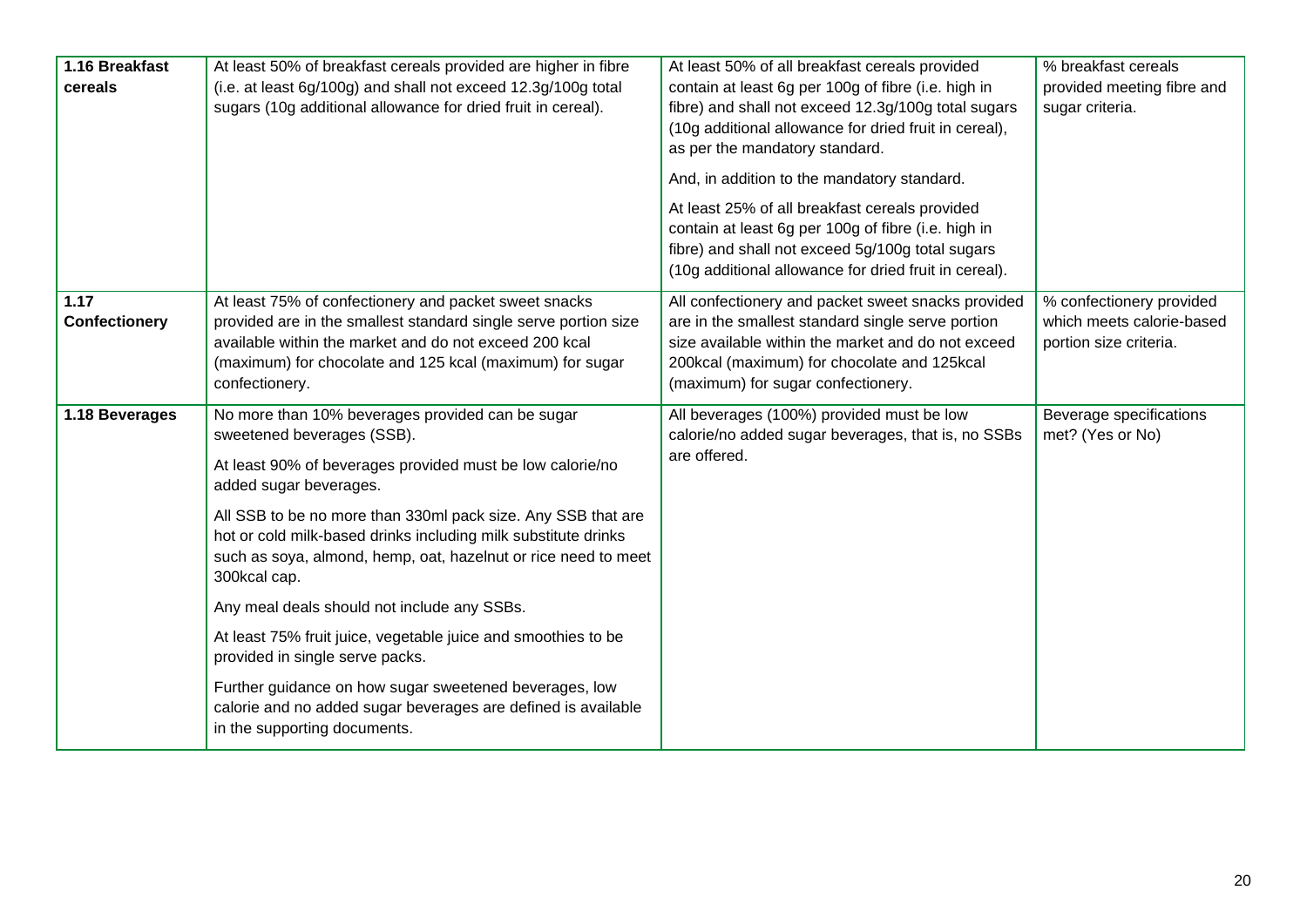# **2. Healthier, more sustainable menu choices**

<span id="page-20-0"></span>

| <b>Impact area</b>                         | <b>Mandatory standards</b>                                                                                                                                                                                                                                                                                                                                                                                                                                                                                                                                                                                                                     | <b>Best practice standards</b>                                                                                                                                                                                                                                                | <b>Verification of compliance</b>                                                                                                                                                        |
|--------------------------------------------|------------------------------------------------------------------------------------------------------------------------------------------------------------------------------------------------------------------------------------------------------------------------------------------------------------------------------------------------------------------------------------------------------------------------------------------------------------------------------------------------------------------------------------------------------------------------------------------------------------------------------------------------|-------------------------------------------------------------------------------------------------------------------------------------------------------------------------------------------------------------------------------------------------------------------------------|------------------------------------------------------------------------------------------------------------------------------------------------------------------------------------------|
| 2.1 Menu cycle and<br>seasonality          | Menus must vary throughout the year to reflect the natural<br>growing or production period for the UK, such as cauliflower,<br>butternut squash and venison in the winter, and new potatoes,<br>berries and lamb in the summer.<br>There must be at least one menu cycle change every 3 months.                                                                                                                                                                                                                                                                                                                                                | Menu cycles are analysed to meet nutrient-<br>based standards relevant for the majority of<br>customers using the catering provision.<br>Menus are flexible to take advantage of<br>seasonal gluts.                                                                           | Menus reflect UK<br>seasonality and the menu<br>cycle changes every 3<br>months? (Yes or No)                                                                                             |
| 2.2 Local and<br>cultural<br>engagement    | Menus must support UK food traditions. For example,<br>Lancashire hotpot, Bakewell tart, Sunday roast. Local produce,<br>UK seasonal produce, and traditional dishes must be indicated<br>to the consumer on menus or through other means, such as<br>posters or websites.<br>Menus must take account of cultural, religious, and special<br>dietary needs of consumers.                                                                                                                                                                                                                                                                       | Foods with local or regional significance are<br>incorporated within menus to give them cultural<br>value. For example, those with:<br>protected designation of origin (PDO)<br>protected geographical indication (PGI)<br>traditional specialties guaranteed (TSG)<br>status | Local produce, UK seasonal<br>produce, and traditional<br>dishes are indicated to the<br>consumer? (Yes or No)                                                                           |
| 2.3 Animal source<br>food origin labelling | Country or place of origin of meat, meat products, seafood, shell<br>eggs and dairy products must be made available and provided<br>on request to the contracting authority and end consumer.<br>Wherever practical, this information must be indicated on either<br>the menu or food packaging.<br>This must be in line with the current food labelling and packaging<br>rules, including the rule on primary ingredients and country of<br>origin labelling. For example, a pork pie labelled 'British' that's<br>produced in the UK with pork from Denmark, must state 'with<br>pork from Denmark' or 'made with pork from outside the UK'. | Country or place of origin of meat, meat<br>products, seafood, shell eggs and dairy products<br>procured is always indicated on either the menu<br>or food packaging.                                                                                                         | Country or place of origin of<br>meat, meat products,<br>seafood, shell eggs and<br>dairy products is made<br>available to the contracting<br>authority and end<br>consumer? (Yes or No) |
| 2.4 Calorie and<br>allergen labelling      | Menus and pre-packaged food must include allergen labelling,<br>following the allergen labelling rules.                                                                                                                                                                                                                                                                                                                                                                                                                                                                                                                                        | Menus include calorie and allergen labelling<br>where not stated in law.                                                                                                                                                                                                      | Allergen labelling rules<br>followed? (Yes or No)                                                                                                                                        |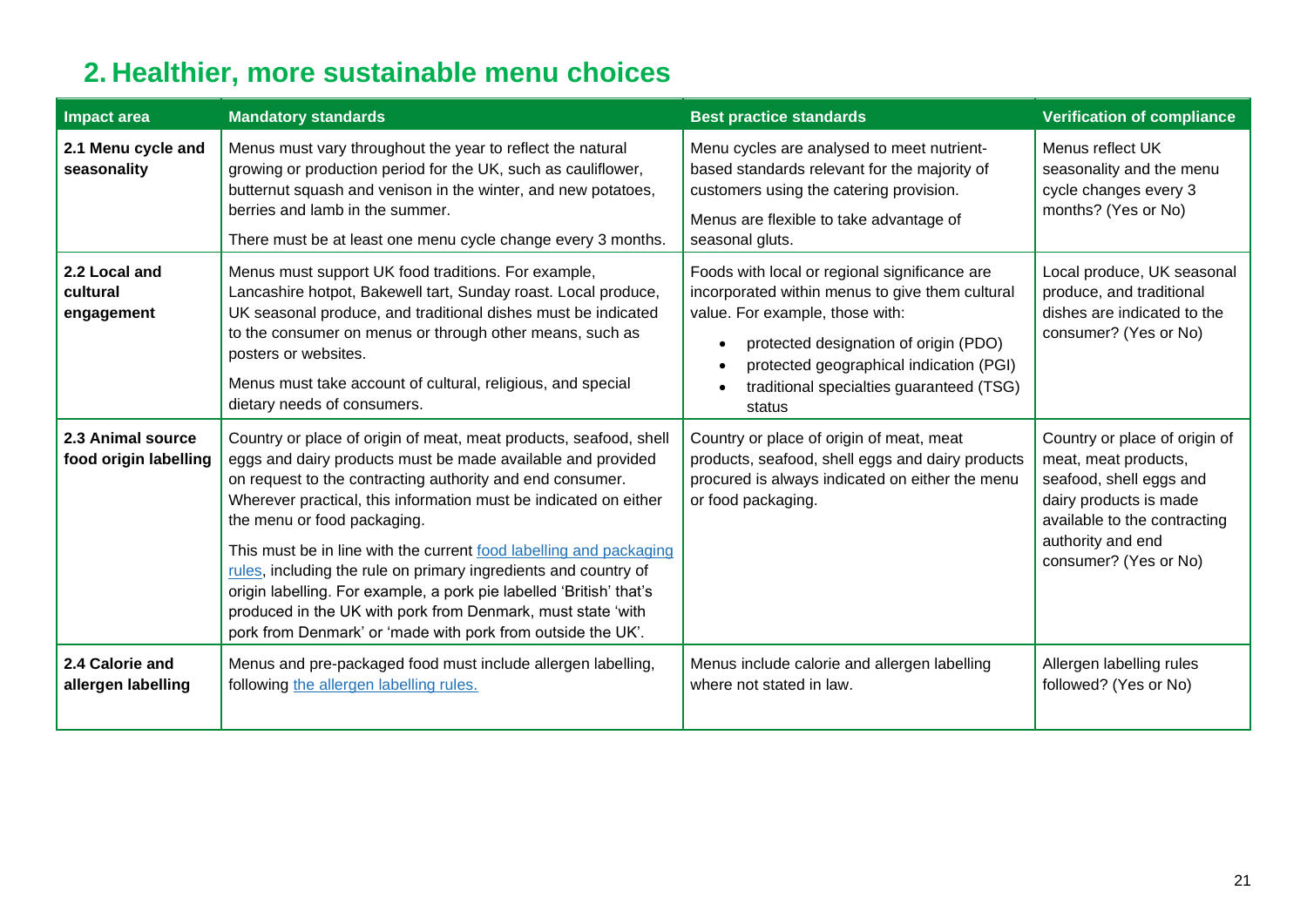### **Nutritional aspects of menu choices**

Food and drink choices on the menu must provide healthier options to encourage and support people to achieve a healthy balanced diet that is in line with the ['Eatwell Guide'.](https://www.gov.uk/government/publications/the-eatwell-guide) The GBSF nutritional standards found in this section and in '**Nutrition specification of foods'** help promote this diet. These standards must be met, unless superseded by more setting-specific guidance.

| Impact area                                             | <b>Mandatory standards</b>                                                                                                                                                                                                                                                                                                                                                                                                                                                                                                                                                                                                                                                                                 | <b>Best practice standards</b>                                                                                                    | <b>Verification of compliance</b>                                                                                                                                                                                                                                                                                                                   |
|---------------------------------------------------------|------------------------------------------------------------------------------------------------------------------------------------------------------------------------------------------------------------------------------------------------------------------------------------------------------------------------------------------------------------------------------------------------------------------------------------------------------------------------------------------------------------------------------------------------------------------------------------------------------------------------------------------------------------------------------------------------------------|-----------------------------------------------------------------------------------------------------------------------------------|-----------------------------------------------------------------------------------------------------------------------------------------------------------------------------------------------------------------------------------------------------------------------------------------------------------------------------------------------------|
| 2.5 Increasing<br>fruit and<br>vegetable<br>consumption | A portion of fruit shall be sold at a lower price than a portion of hot or cold<br>dessert.<br>Half of desserts available should contain at least 50% of their weight as fruit<br>- which may be fresh, canned in fruit juice, dried or frozen. This excludes<br>whole fresh fruit as a dessert option. Whole fresh fruit can be a dessert<br>option but should not be included when calculating whether half of dessert<br>options contain at least 50% of their weight as fruit.<br>Main meals within a meal deal should include a starchy carbohydrate which<br>is not prepared with fats or oils, and the meal deal options should include at<br>least 1 portion of vegetables and 1 portion of fruit. | Not applicable.                                                                                                                   | Portions of fruit are sold at a lower<br>price than other desserts? (Yes or<br>No)<br>% desserts which are at least 50%<br>fruit.<br>Main meals within a meal deal<br>contain a starchy carbohydrate not<br>prepared with fats or oils, and meal<br>deal options contain at least 1<br>portion of vegetables and 1 portion<br>of fruit? (Yes or No) |
| 2.6 Increasing<br>fibre                                 | Not applicable.                                                                                                                                                                                                                                                                                                                                                                                                                                                                                                                                                                                                                                                                                            | To ensure main meals containing<br>beans and/or pulses as a main<br>source of protein are made<br>available at least once a week. | Number of meals containing beans<br>and/or pulses as a main source of<br>protein on the weekly menu.                                                                                                                                                                                                                                                |
| 2.7 Fish                                                | If caterers serve lunch and an evening meal, fish is provided twice per week<br>(2 X 140g portion), one of which is oily. If caterers only serve lunch or an<br>evening meal, oily fish (140g portion) is provided at least once every three<br>weeks.                                                                                                                                                                                                                                                                                                                                                                                                                                                     | Not applicable.                                                                                                                   | Oily fish is provided at correct<br>frequency on the menu? (Yes or No)                                                                                                                                                                                                                                                                              |
| 2.8 Reducing<br>salt                                    | Vegetables and boiled starchy foods such as rice, pasta and potatoes, shall<br>be cooked without salt.<br>Salt shall not be available on tables.                                                                                                                                                                                                                                                                                                                                                                                                                                                                                                                                                           | Not applicable.                                                                                                                   | Salt is not added to vegetables and<br>boiled starchy foods or available on<br>tables? (Yes or No)                                                                                                                                                                                                                                                  |
| 2.9 Meal deals                                          | Any foods and drinks within a meal deal must also meet the relevant GBSF<br>standards for the healthier options, e.g. healthier sandwiches <sup>5</sup> .<br><sup>5</sup> This would be for all categories of 'meal deals' such as 'breakfast meal<br>deals', 'hot food meal deals', 'sandwich meal deals', 'hot drink and snacks,<br>e.g. confectionery / savoury snack / items under the reducing sugar<br>category'. Meal deals should not include sugar sweetened beverages.<br>Healthier breakfast cereals should be included in the 'breakfast meal deals'.                                                                                                                                          | Not applicable.                                                                                                                   | Meal deal criteria met? (Yes or No)                                                                                                                                                                                                                                                                                                                 |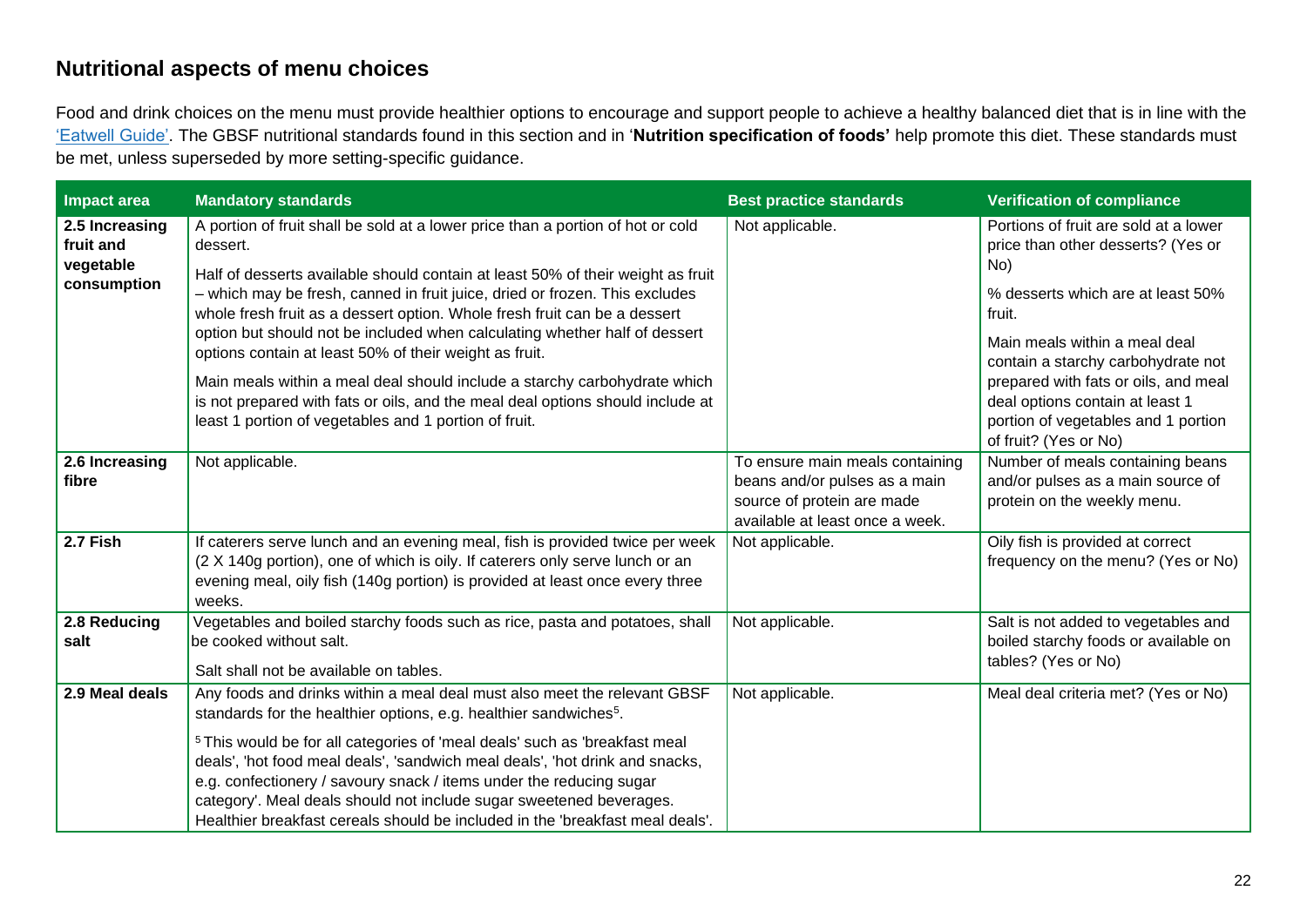# **3. Sustainable catering services**

<span id="page-22-0"></span>

| Impact area                                                  | <b>Mandatory standards</b>                                                                                                                                                                                                                                                                                                                                                                                                                                                                                                                                                                                                                                                                                                                                                  | <b>Best practice standards</b>                                                                                                                                                                                                                                                                                                                                                                                                                                                                                                                                                                 | <b>Verification of compliance</b>                                                                                                                                                                                                    |
|--------------------------------------------------------------|-----------------------------------------------------------------------------------------------------------------------------------------------------------------------------------------------------------------------------------------------------------------------------------------------------------------------------------------------------------------------------------------------------------------------------------------------------------------------------------------------------------------------------------------------------------------------------------------------------------------------------------------------------------------------------------------------------------------------------------------------------------------------------|------------------------------------------------------------------------------------------------------------------------------------------------------------------------------------------------------------------------------------------------------------------------------------------------------------------------------------------------------------------------------------------------------------------------------------------------------------------------------------------------------------------------------------------------------------------------------------------------|--------------------------------------------------------------------------------------------------------------------------------------------------------------------------------------------------------------------------------------|
| 3.1 Kitchen<br>energy<br>management                          | Off-site preparation kitchen operations must have an<br>energy management policy in place, appropriate to the<br>nature and scale of their energy use and consumption.<br>The policy must commit the organisation to the continual<br>improvement of its energy performance.<br>On-site operations must be run in line with the host<br>building's overall energy management policy.                                                                                                                                                                                                                                                                                                                                                                                        | Technical and professional capability to perform<br>environmental aspects of the contract is proved<br>through an environmental management system<br>(EMS) for catering services (such as EMAS, ISO<br>14001, or equivalent).<br>On-site catering operations are run in accordance<br>with the Carbon Trust Hospitality Sector Energy<br>Saving Guide (CTG058v3).                                                                                                                                                                                                                              | Caterers with off-site operations can<br>provide evidence of an energy<br>management policy and continuous<br>improvement? (Yes or No)<br>On-site operations run in<br>accordance with host energy<br>management policy? (Yes or No) |
| 3.2 Catering<br>equipment                                    | The duty under Article 6 of the Energy Efficiency Directive<br>applies (to on-site and off-site kitchens) when procuring<br>catering equipment, in accordance with PPN 07/14.<br>The use of the <b>Energy Technology List (ETL)</b> is mandated<br>for Government procurement and must be the default tool<br>for equipment selection within its categories. The<br>'Professional Foodservice Equipment' (PFSE) category<br>will initially cover:<br>combination steam ovens<br>convection ovens<br>undercounter dishwashers<br>٠<br>hood-door type dishwashers<br>this may be expanded upon.<br>Other energy-related products that are subject to Energy<br>Labelling legislation, must have the highest energy rating<br>available on the market at the time of purchase. | The on-site catering operation is run in accordance<br>with the Carbon Trust Hospitality Sector Energy<br>Saving Guide (CTG058v3) and relevant Food<br><b>Service Equipment Association (FEA) Guides.</b><br>Contracts and service plans prioritise minimising the<br>environmental footprint of equipment in use by<br>always seeking to repair rather than replace, and<br>by utilising repaired or refurbished equipment and<br>parts wherever possible.<br>Existing refrigeration units are upgraded with<br>Energy Technology List retrofit technologies to<br>improve energy efficiency. | Catering equipment meets criteria<br>in the Energy Technology List?<br>(Yes or No)                                                                                                                                                   |
| 3.3 Employer<br><b>Equality and</b><br><b>Diversity Duty</b> | Caterers must have a written equality and diversity policy<br>to help ensure they, and any sub-contractors, are<br>compliant with employment law provisions in the UK<br>Equality Act (2010).                                                                                                                                                                                                                                                                                                                                                                                                                                                                                                                                                                               | Caterers take positive action in building a culture<br>that champions diversity and inclusion, ensuring all<br>employees are valued and enabled to thrive.                                                                                                                                                                                                                                                                                                                                                                                                                                     | Caterers have an equality and<br>diversity policy in place? (Yes or<br>No)                                                                                                                                                           |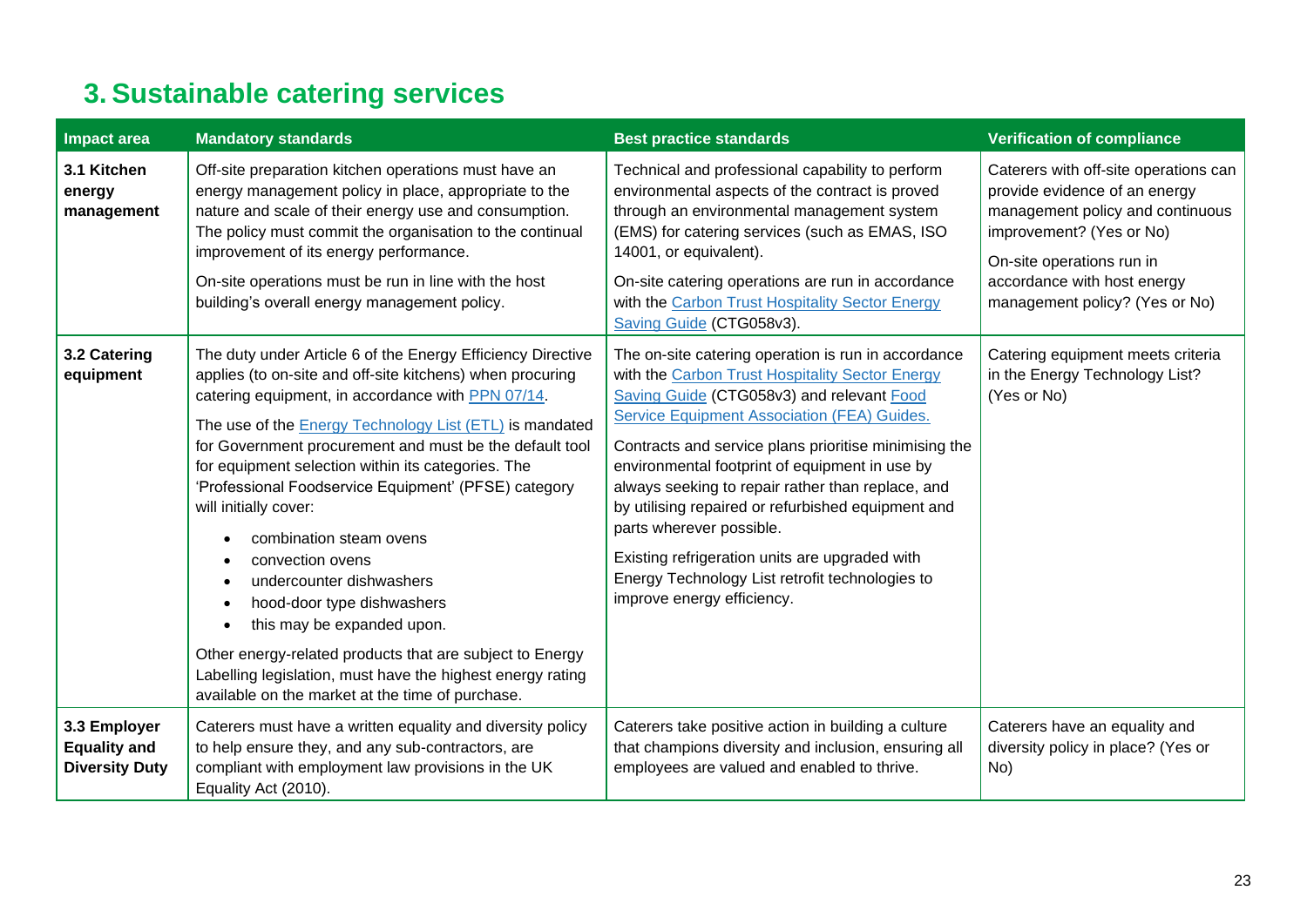| 3.4 Food safety<br>and hygiene         | There must be systems in place to ensure food safety and<br>hygiene legal obligations are met, as defined in Food<br>Hygiene (England) regulations 2006 (as amended) and<br>the General Food law EC/178/2002 (safety, traceability,<br>product withdrawal and recall).<br>Further guidance on food safety for caterers | Not applicable.                                                                                                                                                                                                                                               | Evidence of food safety and<br>hygiene audits are provided: local<br>authority Environmental Health<br>Officer reports OR independent<br>food safety schemes? (Yes or No)<br>Food hygiene rating (1 to 5) |
|----------------------------------------|------------------------------------------------------------------------------------------------------------------------------------------------------------------------------------------------------------------------------------------------------------------------------------------------------------------------|---------------------------------------------------------------------------------------------------------------------------------------------------------------------------------------------------------------------------------------------------------------|-----------------------------------------------------------------------------------------------------------------------------------------------------------------------------------------------------------|
| 3.5 Customer<br>satisfaction           | There must be a system in place to monitor customer<br>satisfaction and address customer feedback, with a plan in<br>place for continuous improvement. This data must be<br>shared with the contracting authority.                                                                                                     | Caterers consistently receive high customer<br>satisfaction ratings and can clearly evidence how<br>they address customer concerns and continuously<br>improve.                                                                                               | There is a system in place to<br>monitor customer satisfaction and<br>feedback data, and there is a plan<br>for continuous improvement. (Y/N)                                                             |
| 3.6<br><b>Employment</b><br>and skills | Opportunities for employment and routes for development<br>within the catering service must be accessible and<br>promoted.<br>Development of skills & knowledge relevant to food,<br>nutrition and food preparation must be encouraged<br>through suitable training programmes for all staff.                          | New apprenticeship opportunities are created and<br>talent from all backgrounds is fostered and retained.<br>A structured learning framework for all staff is<br>supported at the highest level to ensure that<br>all team members are appropriately trained. | Opportunities for employment and<br>routes for development are<br>promoted? (Yes or No)<br>Training programmes for all staff<br>encourage development of relevant<br>skills and knowledge? (Yes or No)    |

### **Waste prevention, collection and management**

The [Defra Food and Drink Waste Hierarchy](https://www.gov.uk/government/publications/food-and-drink-waste-hierarchy-deal-with-surplus-and-waste/food-and-drink-waste-hierarchy-deal-with-surplus-and-waste) and [Waste Hierarchy Guidance](https://www.gov.uk/government/publications/guidance-on-applying-the-waste-hierarchy) must be adhered to. Prevention of food waste must be prioritised, with any surplus food fit for consumption re-distributed (for example, gifted to charities/food banks). Prevention and re-use of other waste (such as packaging, utensils, recyclable materials or residual waste) must also be prioritised over disposal.

| Impact area                  | <b>Mandatory standards</b>                                                                                                                                                                                                                       | <b>Best practice standards</b>                                                                                                                                                                                                                                                                                                                                                                         | <b>Verification of compliance</b>                                                                                                                  |
|------------------------------|--------------------------------------------------------------------------------------------------------------------------------------------------------------------------------------------------------------------------------------------------|--------------------------------------------------------------------------------------------------------------------------------------------------------------------------------------------------------------------------------------------------------------------------------------------------------------------------------------------------------------------------------------------------------|----------------------------------------------------------------------------------------------------------------------------------------------------|
| 3.7 Food waste<br>prevention | Caterers must provide evidence of a 'Target, Measure,<br>Act' approach to managing and minimising the impacts                                                                                                                                    | There is consistent prioritisation of prevention and<br>redistribution of food waste.                                                                                                                                                                                                                                                                                                                  | Caterers provide evidence of<br>a Target Measure Act                                                                                               |
|                              | of waste, as described in The Waste and Resources<br>Action Programme's (WRAP) Food Waste Reduction<br>Toolkit.<br>Caterers must share data for on-site and off-<br>site volumes of food waste, both separately and<br>combined, with procurers. | Appropriate training is given to staff to ensure best practice in<br>terms of food waste minimisation following Guardians of Grub<br>advice.<br>The target set for food waste reduction is in line with the<br>targets in the Food Waste Reduction Roadmap and the UK's<br>target of SDG 12.3 (50% reduction in food waste by 2030).<br>Evidence provided by caterer suggests this target will be met. | approach to managing and<br>minimising waste. This must<br>include a yearly reduction in<br>food waste as a % of total<br>food handled (Yes or No) |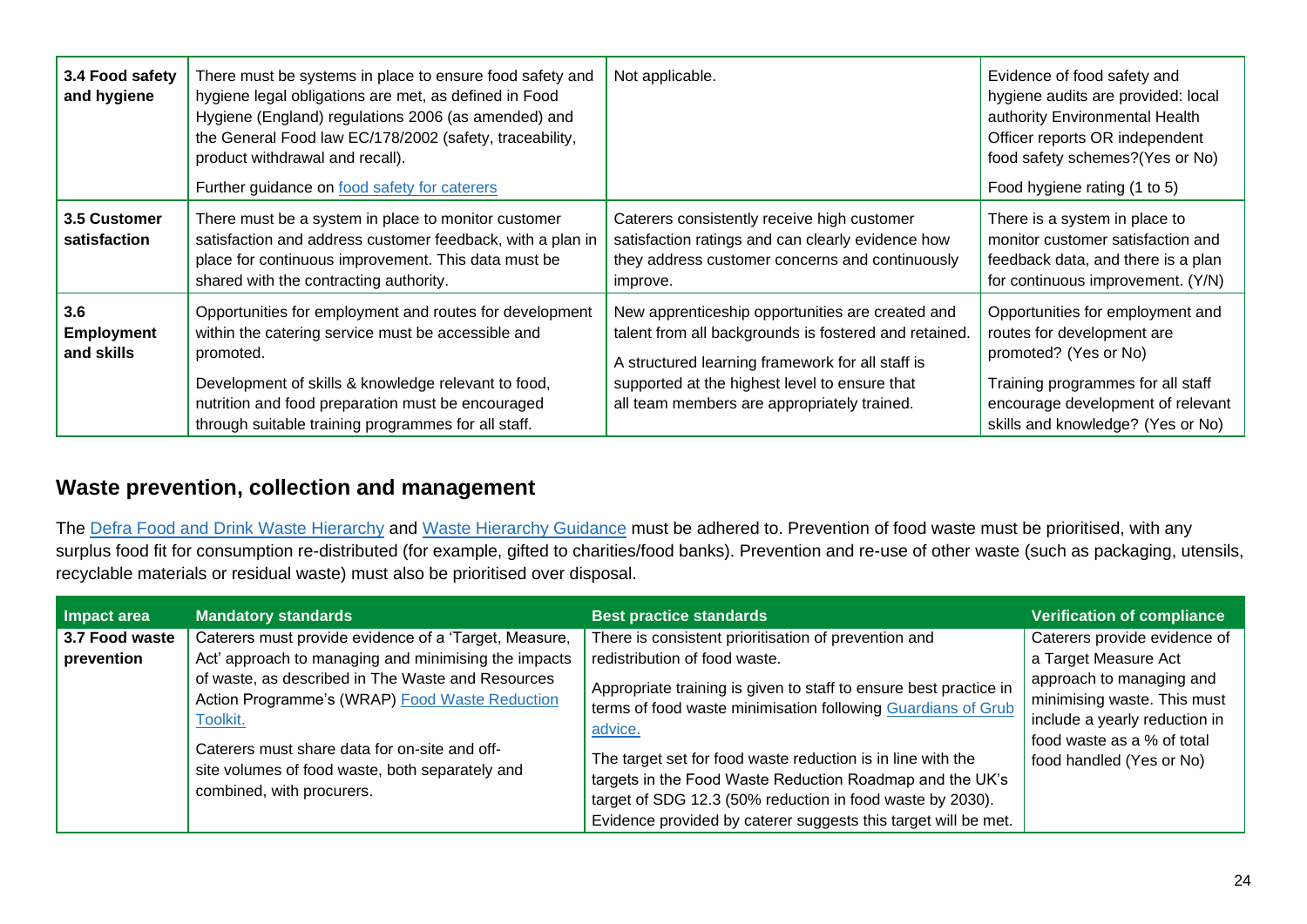| 3.8 Food waste<br>collection and<br>management                                                                         | Where food waste cannot be avoided through<br>prevention or by re-distribution for human or animal<br>consumption, it must be collected separately and<br>recycled through composting or anaerobic digestion.                                                                                                                                                                                                                                                                                                                                                                                                                                                                                                                    | Caterers communicate the separation of food waste from<br>residual waste in a clear and engaging manner to consumers<br>and staff.                                                                                                                                                                                    | Unavoidable food waste is<br>collected separately from<br>other waste and recycled?<br>(Yes or No)                                                                                                                                                          |
|------------------------------------------------------------------------------------------------------------------------|----------------------------------------------------------------------------------------------------------------------------------------------------------------------------------------------------------------------------------------------------------------------------------------------------------------------------------------------------------------------------------------------------------------------------------------------------------------------------------------------------------------------------------------------------------------------------------------------------------------------------------------------------------------------------------------------------------------------------------|-----------------------------------------------------------------------------------------------------------------------------------------------------------------------------------------------------------------------------------------------------------------------------------------------------------------------|-------------------------------------------------------------------------------------------------------------------------------------------------------------------------------------------------------------------------------------------------------------|
| 3.9 Other waste<br>(such as<br>packaging,<br>utensils,<br>recyclable<br>materials, or<br>residual waste)<br>prevention | Re-usable items: Must be used wherever possible,<br>such as washable plates and cutlery. Caterers must<br>also encourage their customers to use re-usable items.<br>Tap water must be visible and freely available to<br>reduce use of single use water bottles.<br>Single use plastics such as condiment sachets; plastic<br>cups and bottles must not be used, unless essential<br>(there is no safe or hygienic or re-usable<br>alternative). Where use of re-usable items is not<br>possible, recyclable single use items must be procured<br>which come with less packaging and/or recyclable<br>packaging. If single use cups are required, they must<br>be 100% recyclable and made of at least 30% recycled<br>material. | All options that generate avoidable waste are removed,<br>including 'consumables' in all aspects of food service where it<br>is safe and hygienic to do so.<br>Measures are taken to minimise plastic in residual waste.<br>This helps to limit GHG emissions where such waste is<br>incinerated for energy recovery. | No single-use items are used<br>in the catering service, where<br>it is safe and hygienic to do<br>so? (Yes or No)<br>% single-use items procured<br>which are recyclable<br>(procured only when<br>essential)                                              |
| 3.10 Other<br>waste<br>collection and<br>management                                                                    | If waste cannot be prevented, priority goes to preparing<br>waste for reuse, recycling, and then recovery. Glass,<br>metal, plastic, paper and card must be collected<br>separately and recycled.                                                                                                                                                                                                                                                                                                                                                                                                                                                                                                                                | Minimal possible waste is sent to landfill.<br>Caterers communicate what can and can't be recycled in in a<br>clear and engaging manner to consumers and staff.                                                                                                                                                       | Glass, metal, plastic, paper<br>and card is collected<br>separately and sent for<br>recycling? (Yes or No)                                                                                                                                                  |
| 3.11 Disposal<br>of catering<br>equipment                                                                              | At end-of-use, equipment must be made available for<br>re-use, repair or refurbishment wherever<br>possible. Unless there is a clear environmental<br>disadvantage in doing so, steps must always be taken<br>to maximise the usable life of catering equipment.<br>At end of life, equipment must be disposed of to an<br>authorised handler in an environmental sound way,<br>ensuring the equipment enters the Waste electrical and<br>electronic equipment (WEEE) system.                                                                                                                                                                                                                                                    | Not applicable.                                                                                                                                                                                                                                                                                                       | Equipment is made available<br>for re-use, repair or<br>refurbishment when no longer<br>required? (Yes or No)<br>At end of life, equipment is<br>disposed to authorised waste<br>handlers, ensuring the<br>equipment enters the WEEE<br>system? (Yes or No) |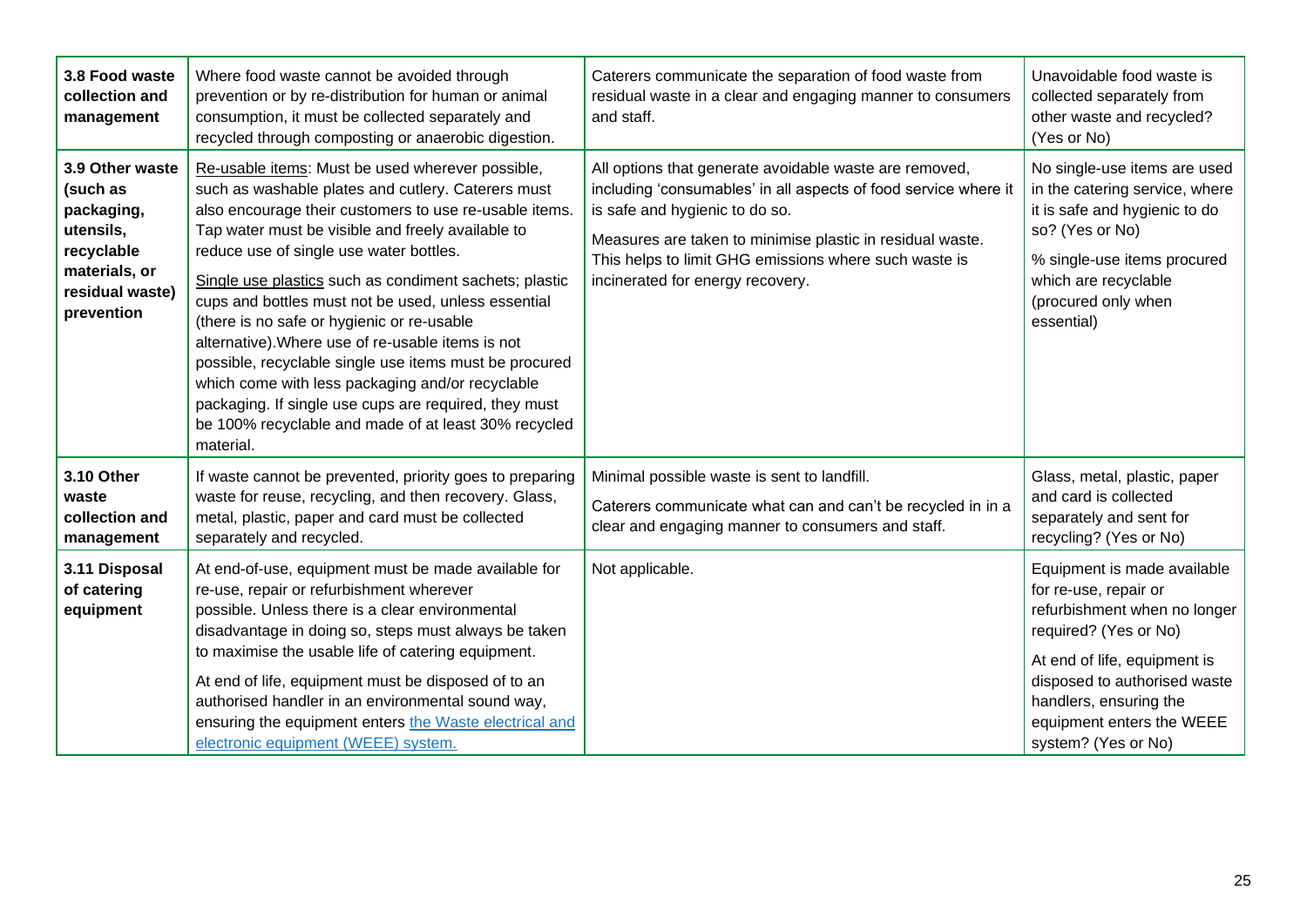# <span id="page-25-0"></span>**Part 3: Data reporting requirements**

Data on food and catering activity in the public sector is currently very limited. As part of our ambition to drive transparency and continuous improvement of the sector, Government is keen to better understand public procurement of food by enhancing data availability to assess the current performance of public sector organisations.

We would like to better understand what is being bought, served, and wasted so that we can monitor the environmental, economic, and social impacts of public sector food and catering. Ensuring public sector contracting authorities ask their suppliers or service providers for this data will drive increased transparency and awareness of their activities. This should help to promote continuous improvement in line with the ambitions of the government buying standards.

We propose the following eight metrics (Table 1) and detailed data on food procured per category and sub-category (Table 2) to be reported to Defra on an annual basis. Quantity of food procured per sub-category will specifically enable Defra to estimate the associated greenhouse gas emissions and better understand how these can be cost-effectively reduced, to help meet the government's ambition to reach Net Zero. Defra will explore avenues to publish this data in a timely manner which will enable transparent monitoring.

### **Proposed data reporting regime:**

We propose data to be collected on an annual basis wherever food is served within the in-scope organisations and reported to Defra within 3 months each year end. We propose the first measuring year will be end of March 2023 - end of March 2024 and therefore the first full year of reporting will be required by the end of July 2024. Each government department will determine how the contracting organisations under their responsibility will report this data to Defra. It may not be necessary for all of these metrics to be collected through one return if some are collected through other means already.

|  |  |  |  |  | Table 1: Metrics for data reporting |
|--|--|--|--|--|-------------------------------------|
|--|--|--|--|--|-------------------------------------|

| <b>Number</b> | <b>Metric</b>                                                              | <b>Further detail</b>                                                                                                                                                                                                                                                                                        |
|---------------|----------------------------------------------------------------------------|--------------------------------------------------------------------------------------------------------------------------------------------------------------------------------------------------------------------------------------------------------------------------------------------------------------|
|               | Total food and<br>catering services budget<br>(£)                          | Total spent on food and catering, including staff and equipment<br>costs, over the year.                                                                                                                                                                                                                     |
| $\mathbf{2}$  | Total spend on food $(E)$                                                  | Total spent on food only over the year.                                                                                                                                                                                                                                                                      |
| 3             | Number of meals served                                                     | Estimated number of meals served over the year.                                                                                                                                                                                                                                                              |
| 4             | % of total food and<br>catering budget spent with<br>SME or VCSE suppliers | The UK government definition of SMEs encompasses micro (less<br>than 10 employees and an annual turnover under £2 million),<br>small (less than 50 employees and an annual turnover under £10<br>million) and medium-sized (less than 250 employees and an<br>annual turnover under £50 million) businesses. |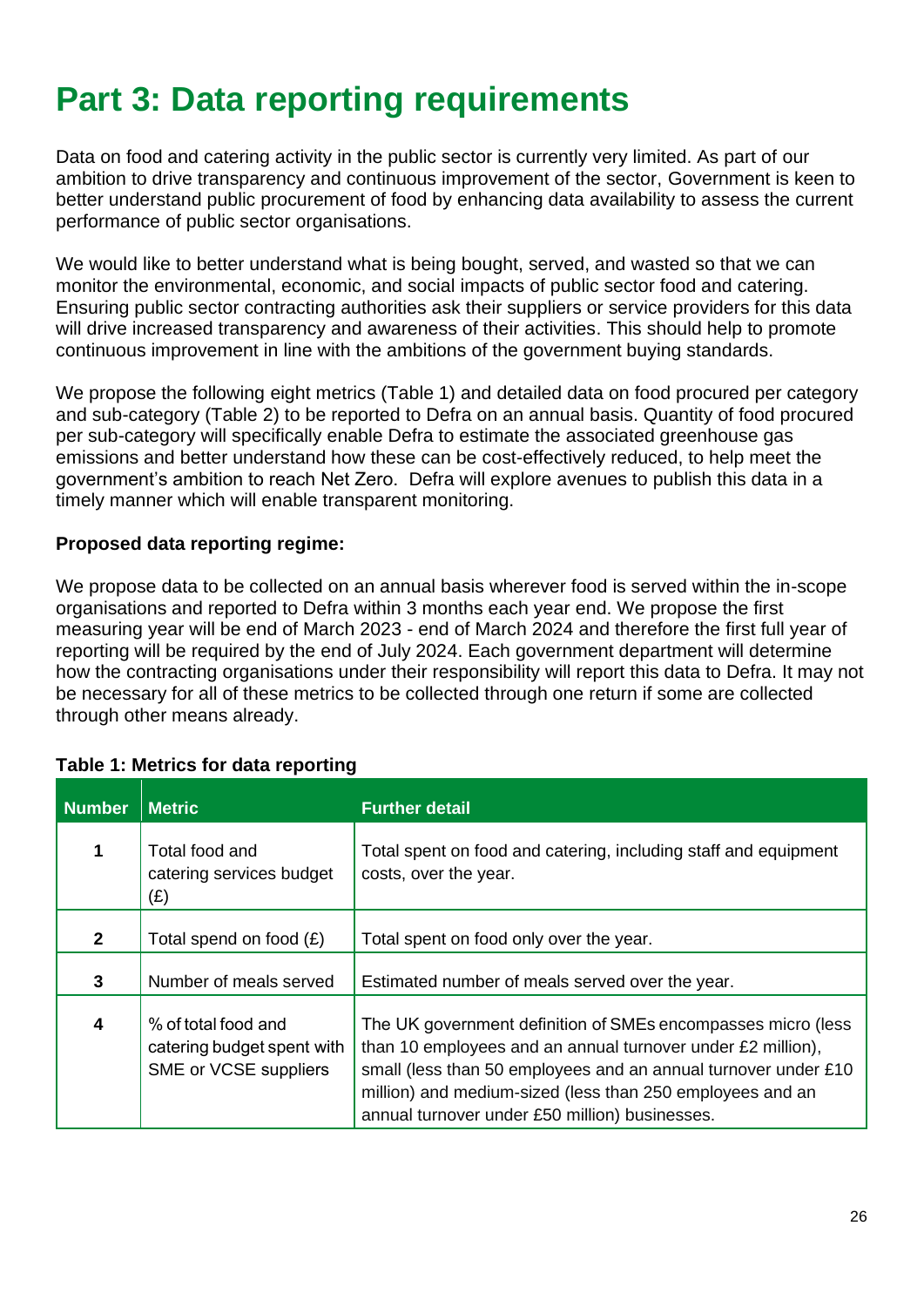|                                                                                                                                                                                    |                                                                                                             | VCSEs includes charities, social enterprises and voluntary<br>organisations (also known as the voluntary, community and social<br>enterprise (VCSE) sector).                                                                                                                                                                        |  |
|------------------------------------------------------------------------------------------------------------------------------------------------------------------------------------|-------------------------------------------------------------------------------------------------------------|-------------------------------------------------------------------------------------------------------------------------------------------------------------------------------------------------------------------------------------------------------------------------------------------------------------------------------------|--|
| 5                                                                                                                                                                                  | % of total food and<br>catering budget spent on<br>local staff                                              | 'Local staff' are staff employed by the catering service who reside<br>within the local region (as defined for the local and<br>environmentally sustainable sourcing target) or neighbouring<br>county (for counties at regional boundaries). These staff wages<br>have an impact on income retention in the local area.            |  |
| 6                                                                                                                                                                                  | % food spend on food<br>produced locally or to<br>certified higher<br>environmental production<br>standards | 'Locally produced food' and 'certified higher environmental<br>production standards' as defined for the local and environmentally<br>sustainable sourcing target . N.B food which falls into both<br>categories cannot be counted twice.                                                                                            |  |
| $\overline{7}$                                                                                                                                                                     | Food waste as a % of<br>food handled                                                                        | Food handled = total quantity $(Kg)$ of food procured (which should<br>equate to the sum of the food category quantity totals in Table 2).<br>This should be reported to the contracting authority by caterers as<br>part of the 'Target, Measure Act' approach to food waste<br>prevention, as required in mandatory standard 3.7. |  |
| 8<br>Destination of food<br>waste (Kg per category-<br>anaerobic digestion,<br>composting, incineration,<br>landfill, sewer)                                                       |                                                                                                             | This should be reported to the contracting authority by caterers as<br>part of the 'Target, Measure Act' approach to food waste<br>prevention, as required in mandatory standard 3.7.                                                                                                                                               |  |
| Per food category: Total quantity<br>procured (Kg or L); spend (£); %<br>spend local produced/caught<br>grown; % spend produced to<br>higher environmental production<br>standards |                                                                                                             | Food categories are detailed in Table 2.<br>This breakdown will enable us to understand which food<br>categories are most commonly procured from local or<br>environmentally sustainable sources, as well as environmental<br>impacts.                                                                                              |  |
| Per food sub-category: Quantity<br>procured (Kg or L)                                                                                                                              |                                                                                                             | Food sub-categories are detailed in Table 2.<br>This breakdown will enable us to estimate associated greenhouse<br>gas emissions of food procured.                                                                                                                                                                                  |  |

### **Possible future changes:**

There is ongoing work across Government and industry to improve how we measure health and animal welfare impacts associated with food, in addition to environmental and socio-economic impacts. As these metrics are developed and adopted across the food system they will be included amongst this set of metrics, where applicable. This will enable us to better measure the full impact of public sector food procurement and ensure that public sector food procurement is an exemplar to wider society in delivering positive health, animal welfare, environmental and socioeconomic impacts.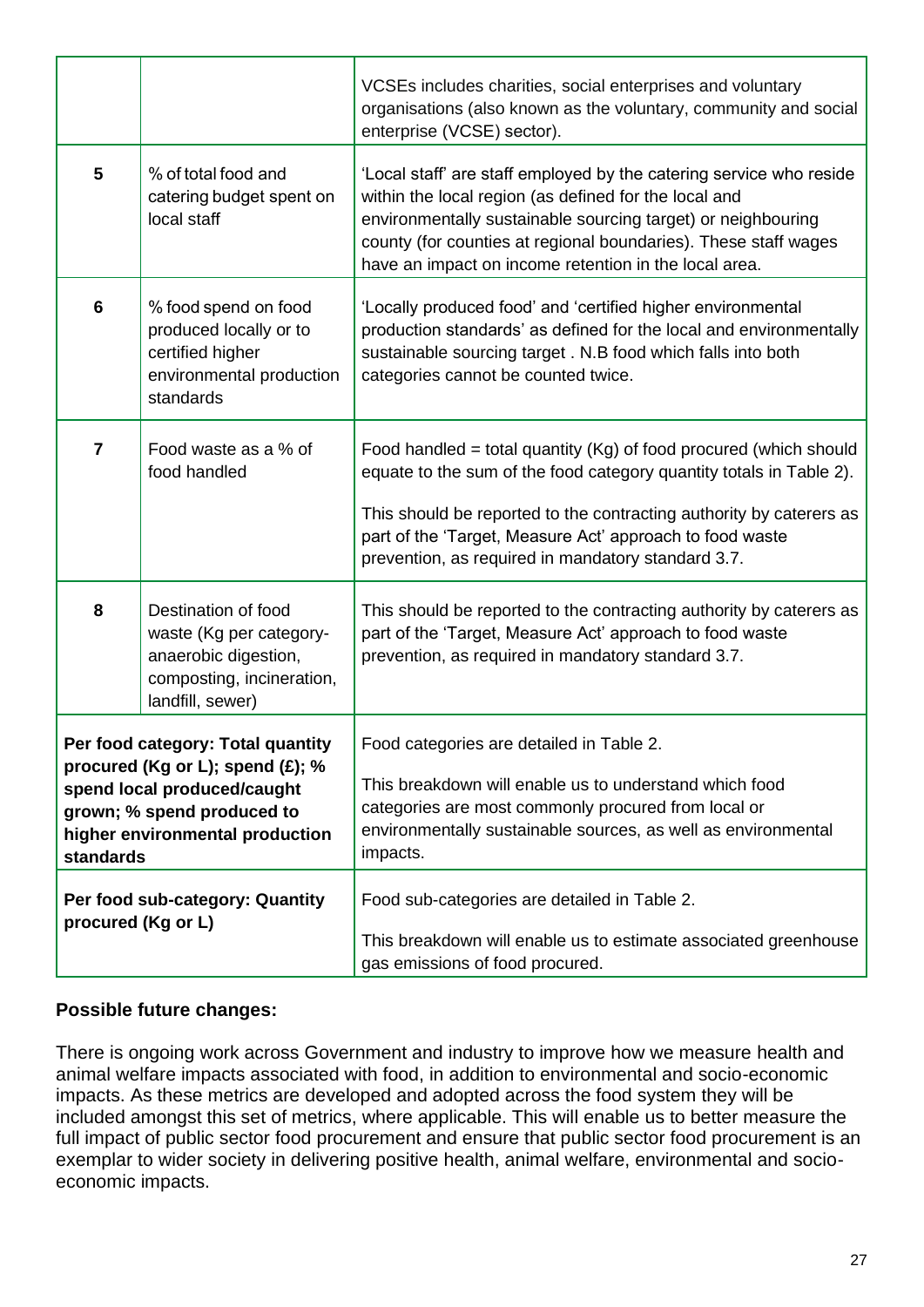### **Why do we want data per food category?**

Data on food procured per category (proposed below) is needed to help us better understand the environmental impacts of food procured by the public sector. The way we have proposed to categorise (and sub-categorise) foods is based on the data required to estimate associated greenhouse gas emissions – these categories have been developed and adapted from methodologies used by the World Resources Institute 'COOLFOOD' global pledge, and other governmental initiatives.

### **Table 2: Data required per food category and food sub-category**

Please note: a more extensive list of which food products belong in which category will be included in supporting guidance.

| <b>Food category</b>      | <b>Total quantity</b><br>(Kg or L) | Spend (£) | % spend locally<br>produced/<br>grown/ caught | % spend produced to<br>higher environmental<br>production standards | <b>Food sub-category</b>  | <b>Quantity (Kg)</b><br>or L) per sub-<br>category |
|---------------------------|------------------------------------|-----------|-----------------------------------------------|---------------------------------------------------------------------|---------------------------|----------------------------------------------------|
| Beef, lamb and goat meat  |                                    |           |                                               |                                                                     | <b>Beef</b>               |                                                    |
|                           |                                    |           |                                               |                                                                     | Lamb/mutton and goat      |                                                    |
|                           |                                    |           |                                               |                                                                     | meat                      |                                                    |
| Pork and poultry meat     |                                    |           |                                               |                                                                     | Pork                      |                                                    |
|                           |                                    |           |                                               |                                                                     | Poultry (chicken, turkey) |                                                    |
| Fats and oils (animal and |                                    |           |                                               |                                                                     | Animal fats: lard, suet,  |                                                    |
| vegetable)                |                                    |           |                                               |                                                                     | tallow                    |                                                    |
|                           |                                    |           |                                               |                                                                     | Vegetable based oils and  |                                                    |
|                           |                                    |           |                                               |                                                                     | spreads                   |                                                    |
| Dairy and eggs            |                                    |           |                                               |                                                                     | Milk, milk-based drinks,  |                                                    |
|                           |                                    |           |                                               |                                                                     | yoghurt/yoghurt-based     |                                                    |
|                           |                                    |           |                                               |                                                                     | drinks and spreads, cream |                                                    |
|                           |                                    |           |                                               |                                                                     | and eggs                  |                                                    |
|                           |                                    |           |                                               |                                                                     | <b>Butter</b>             |                                                    |
|                           |                                    |           |                                               |                                                                     | Cheese                    |                                                    |
| Seafood                   |                                    |           |                                               |                                                                     |                           |                                                    |